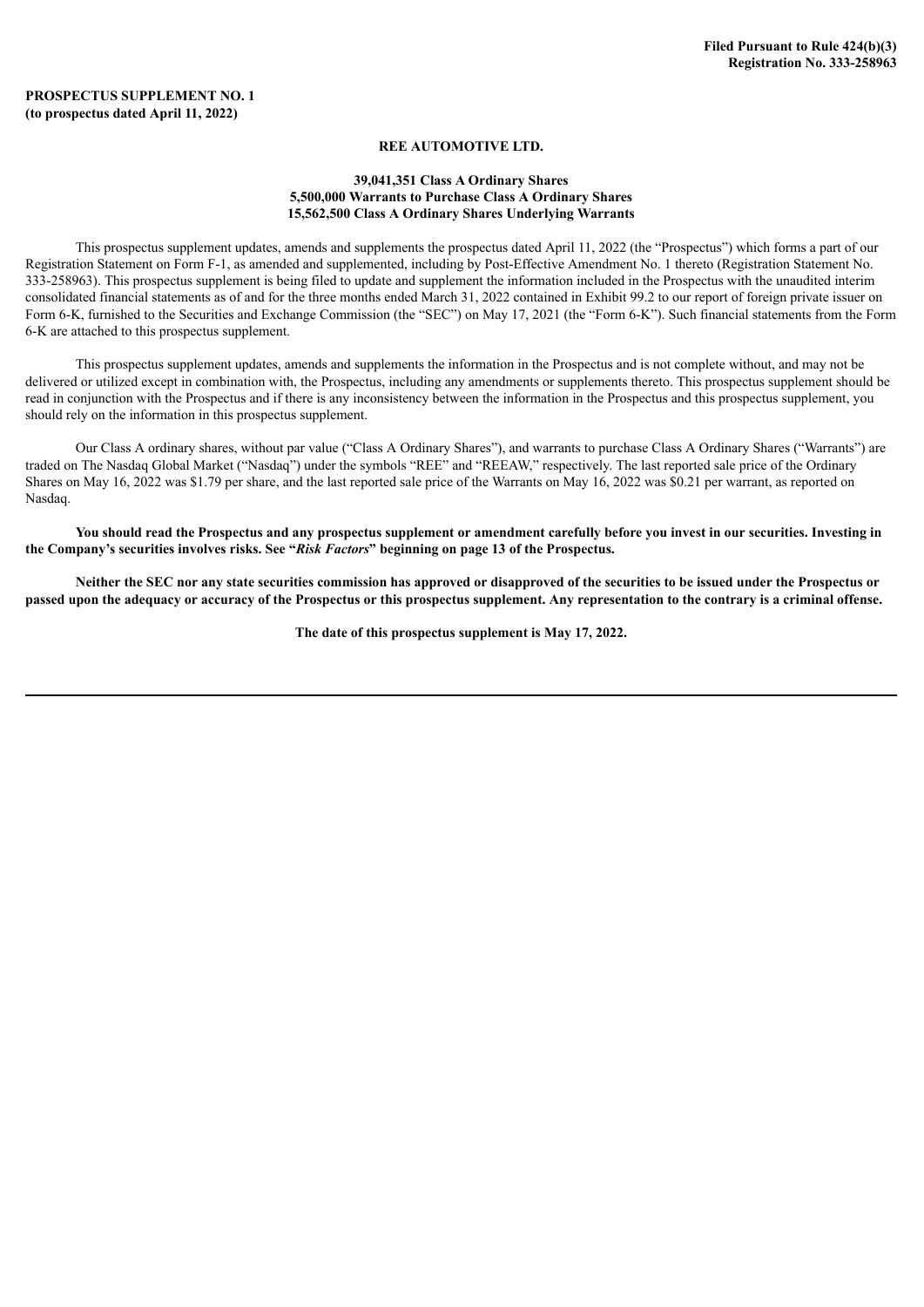## **REE AUTOMOTIVE LTD.**

# **CONSOLIDATED FINANCIAL STATEMENTS**

# **REE AUTOMOTIVE LTD. AND ITS SUBSIDIARIES**

# **INTERIM CONSOLIDATED FINANCIAL STATEMENTS**

# **AS OF MARCH 31, 2022**

# **UNAUDITED**

# **INDEX**

# **INDEX TO FINANCIAL STATEMENTS**

<span id="page-1-0"></span>

| <b>Consolidated Interim Balance Sheet</b>                                | $F-2$      |
|--------------------------------------------------------------------------|------------|
| <b>Consolidated Interim Statements of Comprehensive Loss</b>             | $F-3$      |
| <b>Consolidated Interim Statement of Changes in Shareholders' equity</b> | $F-4$      |
| <b>Consolidated Interim Statement of Cash Flows</b>                      | $F-5$      |
| <b>Notes to the Interim Consolidated Financial Statements</b>            | <b>F-7</b> |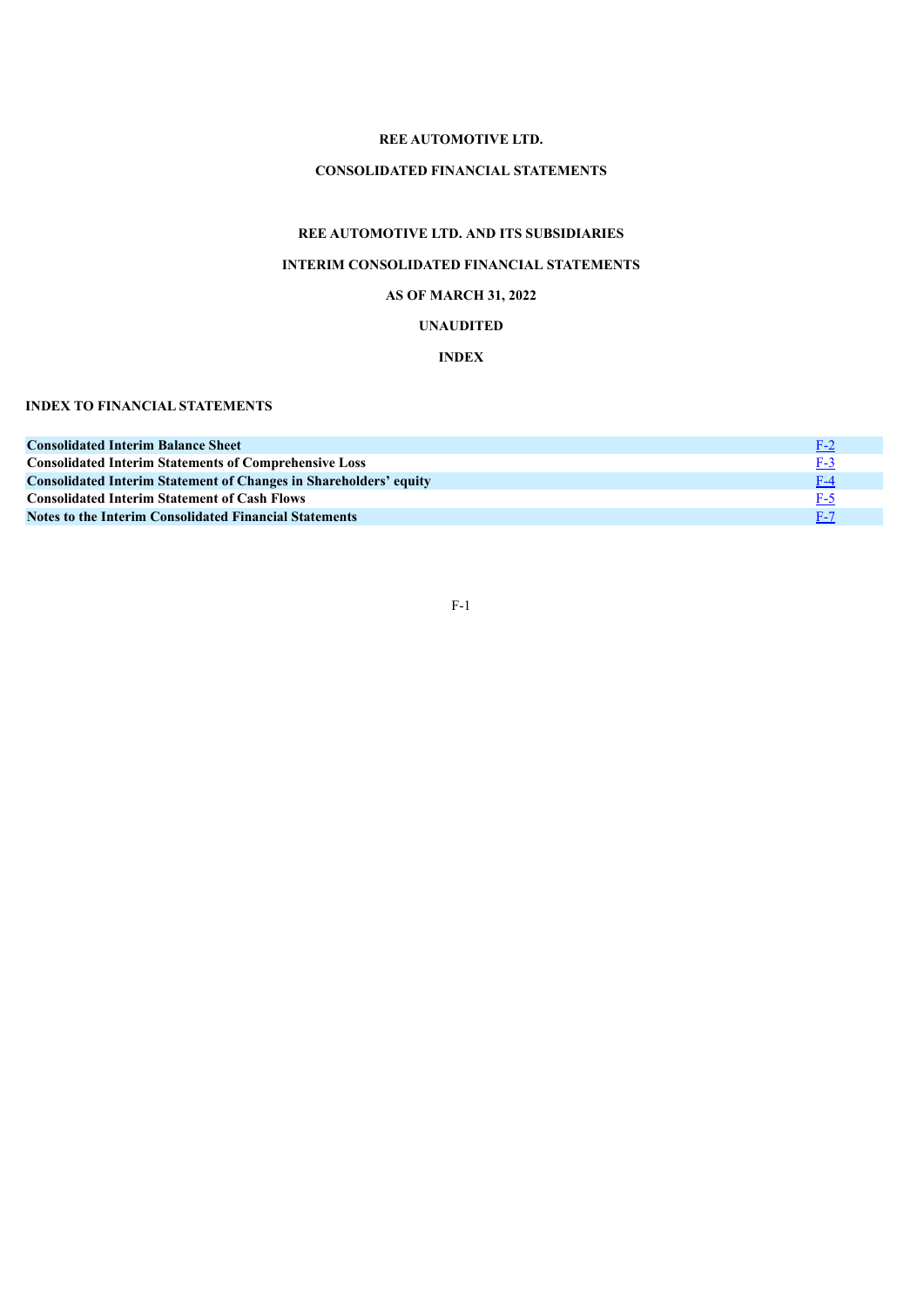# **REE AUTOMOTIVE LTD. AND ITS SUBSIDIARIES INTERIM CONSOLIDATED BALANCE SHEETS U.S. dollar in thousands (except share and per share data)**

|                                                |                           | March 31,<br>2022 |              | December 31,<br>2021 |  |
|------------------------------------------------|---------------------------|-------------------|--------------|----------------------|--|
|                                                |                           | (Unaudited)       |              | (Audited)            |  |
| <b>ASSETS</b>                                  |                           |                   |              |                      |  |
| <b>CURRENT ASSETS:</b>                         |                           |                   |              |                      |  |
| Cash and cash equivalents                      | $\boldsymbol{\mathsf{S}}$ | 238,976 \$        |              | 275,772              |  |
| Restricted cash                                |                           | 138               |              | 138                  |  |
| Other accounts receivable and prepaid expenses |                           | 13,324            |              | 12,162               |  |
| Total current assets                           |                           | 252,438           |              | 288,072              |  |
|                                                |                           |                   |              |                      |  |
| NON-CURRENT ASSETS:                            |                           |                   |              |                      |  |
| Non-current restricted cash                    |                           | 1,002             |              | 1,005                |  |
| Other accounts receivable                      |                           | 5,351             |              | 1,184                |  |
| Operating lease right-of-use assets            |                           | 17,365            |              |                      |  |
| Property and equipment, net                    |                           | 3,772             |              | 2,675                |  |
| Total non-current assets                       |                           | 27,490            |              | 4,864                |  |
| <b>TOTAL ASSETS</b>                            | \$                        | 279,928           | \$           | 292,936              |  |
|                                                |                           |                   |              |                      |  |
| <b>LIABILITIES AND SHAREHOLDERS' EQUITY</b>    |                           |                   |              |                      |  |
| <b>CURRENT LIABILITIES:</b>                    |                           |                   |              |                      |  |
| Trade payables                                 | \$                        | $5,232$ \$        |              | 4,538                |  |
| Other accounts payable and accrued expenses    |                           | 13,501            |              | 16,018               |  |
| Operating lease liabilities                    |                           | 2,526             |              |                      |  |
| Total current liabilities                      |                           | 21,259            |              | 20,556               |  |
|                                                |                           |                   |              |                      |  |
| <b>NON-CURRENT LIABILITIES:</b>                |                           |                   |              |                      |  |
| Deferred revenues                              |                           | 943               |              | 943                  |  |
| Warrants liability                             |                           | 5,704             |              | 21,034               |  |
| Operating lease liabilities                    |                           | 14,526            |              |                      |  |
| Total non-current liabilities                  |                           | 21,173            |              | 21,977               |  |
| <b>TOTAL LIABILITIES</b>                       |                           | 42,432            |              | 42,533               |  |
|                                                |                           |                   |              |                      |  |
| Commitments and Contingencies (Note 6)         |                           |                   |              |                      |  |
| SHAREHOLDERS' EQUITY:                          |                           |                   |              |                      |  |
| Ordinary shares                                |                           |                   |              |                      |  |
| Additional paid-in capital                     |                           | 875,019           |              | 864,911              |  |
| Accumulated deficit                            |                           | (637, 523)        |              | (614, 508)           |  |
| Total shareholders' equity                     |                           | 237,496           |              | 250,403              |  |
|                                                | $\boldsymbol{\mathsf{S}}$ | 279,928           | $\mathbf{s}$ | 292,936              |  |
| TOTAL LIABILITIES AND SHAREHOLDERS' EQUITY     |                           |                   |              |                      |  |

<span id="page-2-0"></span>*The accompanying notes are an integral part of the consolidated financial statements.*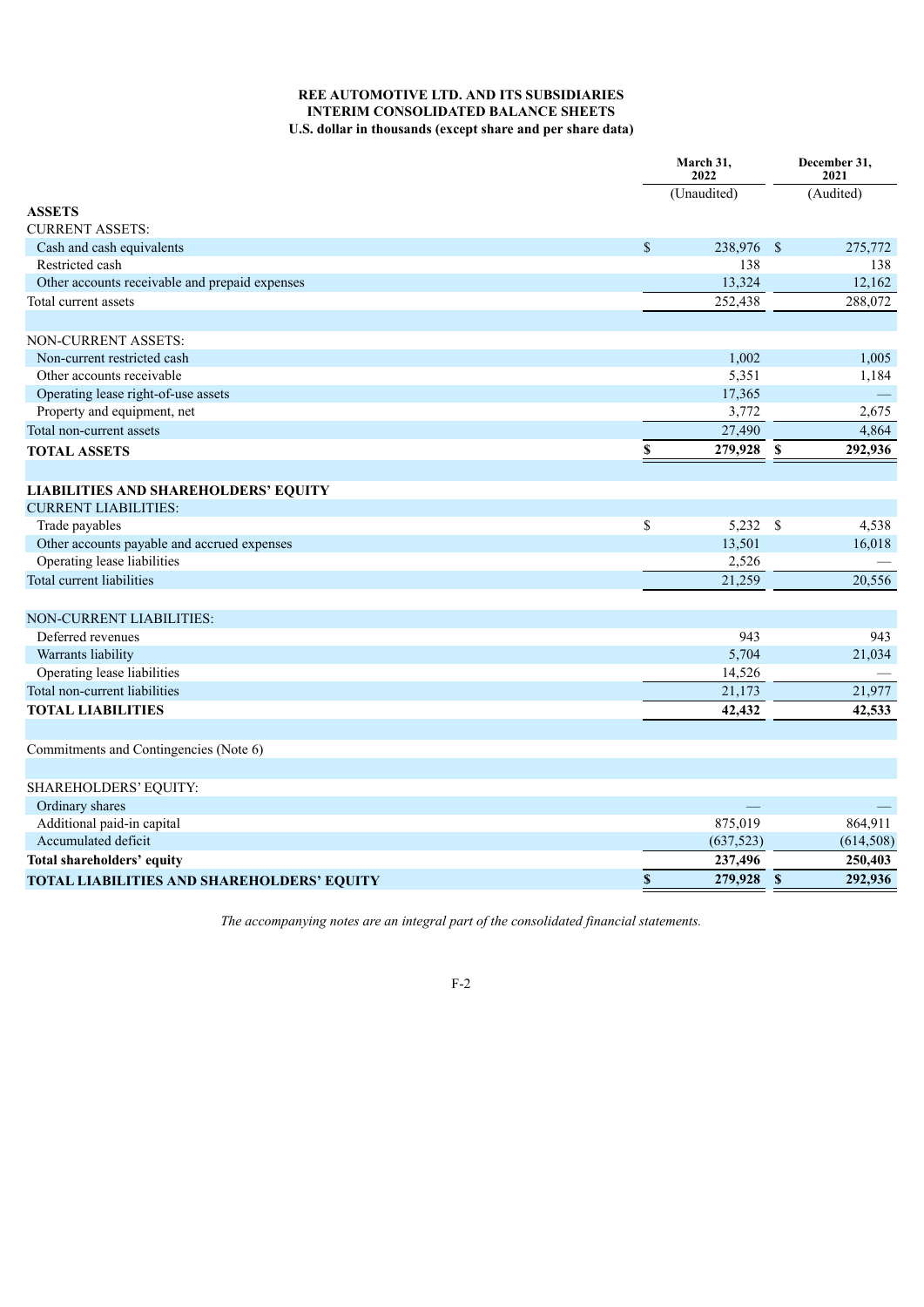## **REE AUTOMOTIVE LTD. AND ITS SUBSIDIARIES INTERIM CONSOLIDATED STATEMENTS OF COMPREHENSIVE LOSS (Unaudited) U.S. dollar in thousands (except share and per share data)**

|                                                                                                                                       | <b>Three Months Ended</b> |                   |
|---------------------------------------------------------------------------------------------------------------------------------------|---------------------------|-------------------|
|                                                                                                                                       | March 31,<br>2022         | March 31,<br>2021 |
| Revenues                                                                                                                              |                           | 6                 |
| Cost of sales                                                                                                                         | 538                       | 11                |
| <b>Gross loss</b>                                                                                                                     | (538)                     | (5)               |
| Operating expenses:                                                                                                                   |                           |                   |
| Research and development expenses, net                                                                                                | 22,397                    | 7,149             |
| Selling, general and administrative expenses                                                                                          | 15,288                    | 5,448             |
| Total operating expenses                                                                                                              | 37,685                    | 12,597            |
| <b>Operating loss</b>                                                                                                                 | (38, 223)                 | (12,602)          |
| Income from warrants remeasurement                                                                                                    | (15,330)                  |                   |
| Financial income, net                                                                                                                 | (472)                     | (4)               |
| Net loss before income tax                                                                                                            | (22, 421)                 | (12, 598)         |
| Income tax expense                                                                                                                    | 594                       |                   |
| Net loss                                                                                                                              | (23, 015)                 | (12,598)          |
| Net comprehensive loss                                                                                                                | (23, 015)                 | (12,598)          |
| Basic and diluted net loss per Class A ordinary share                                                                                 | (0.08)                    | (0.07)            |
| Weighted average number of ordinary shares and preferred shares used in computing basic and diluted net loss per share <sup>(1)</sup> | 289,747,646               | 193,705,500       |

<span id="page-3-0"></span>(*i*) Prior period results have been retroactively adjusted to reflect the 1:26.7017 stock split and the changes in par value from 0.01 NIS to no par value *ef ected on July 22, 2021.*

*The accompanying notes are an integral part of the consolidated financial statements.*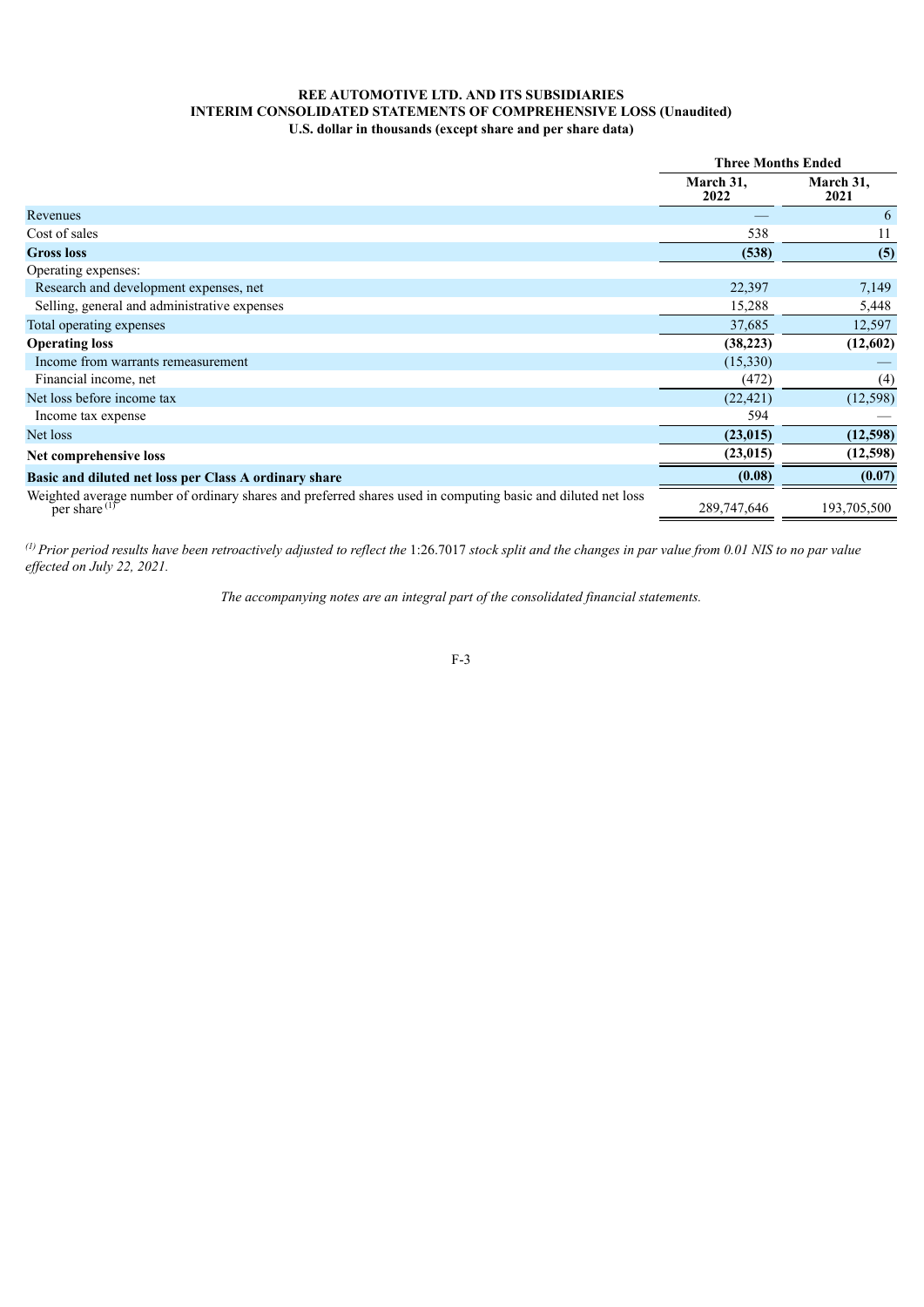## **REE AUTOMOTIVE LTD. AND ITS SUBSIDIARIES INTERIM CONSOLIDATED STATEMENT OF CHANGES IN SHAREHOLDERS' EQUITY (Unaudited) U.S. dollar in thousands (except share and per share data)**

|                                 | Ordinary shares -<br>Class $A^{(1)}$ |              |        | Ordinary shares -<br>Class $B^{(1)}$ |   |                          | Preferred shares <sup>(1)</sup> |              |                                 | <b>Additional</b><br>Paid-in<br>Capital |            | Accumulated<br><b>Deficit</b> |                          | Total<br>Shareholders'<br><b>Equity</b> |           |
|---------------------------------|--------------------------------------|--------------|--------|--------------------------------------|---|--------------------------|---------------------------------|--------------|---------------------------------|-----------------------------------------|------------|-------------------------------|--------------------------|-----------------------------------------|-----------|
|                                 | <b>Shares</b>                        |              | Amount | <b>Shares</b>                        |   | Amount                   | <b>Shares</b>                   |              | Amount                          |                                         |            |                               |                          |                                         |           |
| Balance - January 1, 2021       | 45,271,559                           | $\mathbf{s}$ |        |                                      |   |                          | 130,799,440                     | $\mathbf{s}$ |                                 | \$                                      | 154,959    | $\mathbf{s}$                  | $(109, 178)$ \$          |                                         | 45,781    |
|                                 |                                      |              |        |                                      |   |                          |                                 |              |                                 |                                         |            |                               |                          |                                         |           |
| Exercise of warrants            |                                      |              |        |                                      |   | $\overline{\phantom{m}}$ | 8,619,406                       |              | $\hspace{0.1mm}-\hspace{0.1mm}$ |                                         | 2,350      |                               |                          |                                         | 2,350     |
| Share-based compensation        |                                      |              |        |                                      |   |                          |                                 |              | --                              |                                         | 4,106      |                               |                          |                                         | 4,106     |
| Net loss                        |                                      |              |        |                                      |   |                          |                                 |              |                                 |                                         |            |                               | (12, 598)                |                                         | (12, 598) |
|                                 |                                      |              |        |                                      |   |                          |                                 |              |                                 |                                         |            |                               |                          |                                         |           |
| <b>Balance – March 31, 2021</b> | 45,271,559 \$                        |              |        |                                      | S |                          | 139,418,846 \$                  |              | $\overline{\phantom{m}}$        | $\mathbf{s}$                            | 161,415 \$ |                               | $(121,776)$ \$           |                                         | 39,639    |
|                                 |                                      |              |        |                                      |   |                          |                                 |              |                                 |                                         |            |                               |                          |                                         |           |
| Balance - January 1, 2022       | 234,262,636 \$                       |              |        |                                      | S |                          | $\overline{\phantom{a}}$        | $\mathbf{S}$ |                                 | $\mathbf{s}$                            | 864,911    | $\mathbf{s}$                  | $(614,508)$ \$           |                                         | 250,403   |
|                                 |                                      |              |        |                                      |   |                          |                                 |              |                                 |                                         |            |                               |                          |                                         |           |
| Exercise of options             | 4,181,942                            |              | –      |                                      |   |                          |                                 |              |                                 |                                         | 1,633      |                               | $\overline{\phantom{0}}$ |                                         | 1,633     |
| Share-based compensation        | –                                    |              |        |                                      |   |                          |                                 |              | —                               |                                         | 8,475      |                               | $\overline{\phantom{0}}$ |                                         | 8,475     |
| Net loss                        |                                      |              |        |                                      |   |                          |                                 |              |                                 |                                         |            |                               | (23,015)                 |                                         | (23, 015) |
|                                 |                                      |              |        |                                      |   |                          |                                 |              |                                 |                                         |            |                               |                          |                                         |           |
| <b>Balance - March 31, 2022</b> | 238,444,578                          |              |        |                                      |   |                          |                                 |              |                                 | $\mathbf{s}$                            | 875,019    | - \$                          | $(637,523)$ \$           |                                         | 237,496   |

<span id="page-4-0"></span>(*i*) Prior period results have been retroactively adjusted to reflect the 1:26.7017 stock split and the changes in par value from 0.01 NIS to no par value *ef ected on July 22, 2021.*

*The accompanying notes are an integral part of the consolidated financial statements.*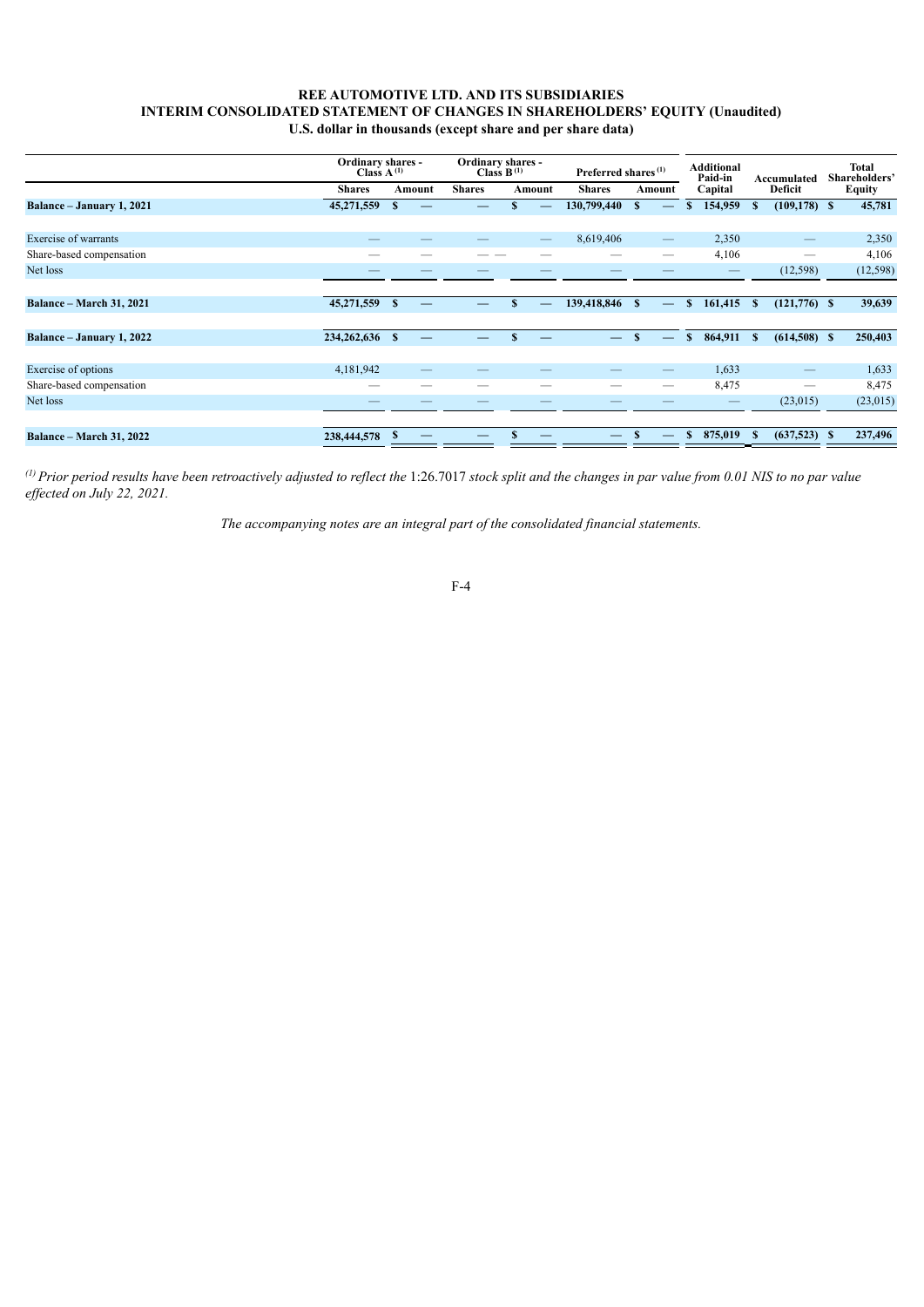# **REE AUTOMOTIVE LTD. AND ITS SUBSIDIARIES INTERIM CONSOLIDATED STATEMENT OF CASH FLOWS (Unaudited) U.S. dollar in thousands (except share and per share data)**

|                                                                             | Three months ended March 31, |               |                         |
|-----------------------------------------------------------------------------|------------------------------|---------------|-------------------------|
|                                                                             |                              | 2022          | 2021                    |
| Cash flows from operating activities:                                       |                              |               |                         |
| Net loss                                                                    | \$                           | $(23,015)$ \$ | (12, 598)               |
| Adjustments to reconcile net loss to net cash used in operating activities: |                              |               |                         |
| Depreciation and amortization                                               |                              | 767           | 74                      |
| Share-based compensation                                                    |                              | 8,475         | 4,106                   |
| Remeasurement of warrant liability                                          |                              | (15, 330)     |                         |
| Decrease in inventory                                                       |                              |               | $\overline{4}$          |
| Decrease in trade receivables                                               |                              |               | 26                      |
| Increase in other accounts receivable and prepaid expenses                  |                              | (5,329)       | (396)                   |
| Increase in operating lease right-of-use assets and liability               |                              | (827)         |                         |
| Increase in trade payables                                                  |                              | 631           | 1,502                   |
| Increase (decrease) in other accounts payable and accrued expenses          |                              | (2,517)       | 973                     |
| Other                                                                       |                              | 3             | 92                      |
| Net cash used in operating activities                                       |                              | (37, 142)     | (6,217)                 |
| Cash flows from investing activities:                                       |                              |               |                         |
| Purchase of property and equipment                                          |                              | (1,290)       | (325)                   |
| Proceeds from bank deposits                                                 |                              |               | 1,667                   |
| Net cash provided by (used in) investing activities                         |                              | (1,290)       | 1,342                   |
| Cash flows from financing activities:                                       |                              |               |                         |
| Proceeds from exercise of options                                           |                              | 1,633         |                         |
| Proceeds from exercise of warrants to preferred shares                      |                              |               | 2,350                   |
| <b>Transaction costs</b>                                                    |                              |               | (371)                   |
| Net cash provided by financing activities                                   |                              | 1,633         | 1,979                   |
| Decrease in cash, cash equivalents and restricted cash                      |                              | (36,799)      | (2,896)                 |
| Cash, cash equivalents and restricted cash at beginning of year             |                              | 276,915       | 45,507                  |
| Cash, cash equivalents and restricted cash at end of period                 | \$                           | 240,116       | <sup>\$</sup><br>42,611 |

*The accompanying notes are an integral part of the consolidated financial statements.*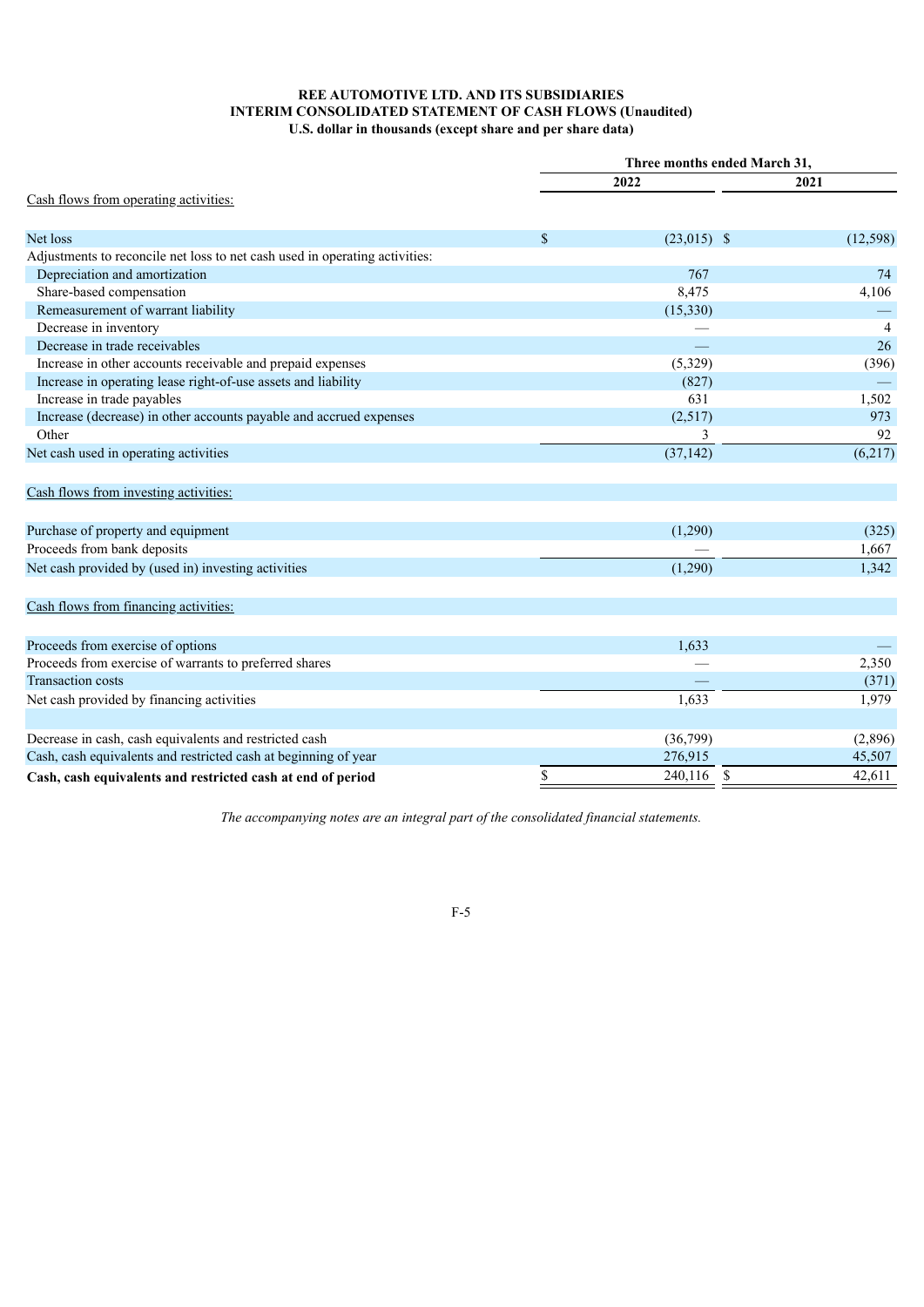# **REE AUTOMOTIVE LTD. AND ITS SUBSIDIARIES INTERIM CONSOLIDATED STATEMENT OF CASH FLOWS (Unaudited) U.S. dollar in thousands (except share and per share data)**

<span id="page-6-0"></span>

|                                                                            | Three Months Ended March 31, |                              |              |           |        |  |  |
|----------------------------------------------------------------------------|------------------------------|------------------------------|--------------|-----------|--------|--|--|
|                                                                            |                              | 2022                         | 2021         |           |        |  |  |
| Non-cash activity:                                                         |                              |                              |              |           |        |  |  |
| Deferred transaction costs                                                 | \$                           |                              | $\mathbb{S}$ |           | 2,117  |  |  |
| Purchase of property and equipment included in accounts payable or accrued | \$                           | 63                           | $\mathbf S$  |           | 22     |  |  |
|                                                                            |                              | Three Months Ended March 31, |              |           |        |  |  |
|                                                                            |                              | 2022                         |              | 2021      |        |  |  |
| Supplemental cash flow:                                                    |                              |                              |              |           |        |  |  |
| Cash received from interest                                                | $\$$                         | 410S                         |              |           | 22     |  |  |
|                                                                            |                              |                              |              | March 31, |        |  |  |
|                                                                            |                              | 2022                         |              | 2021      |        |  |  |
| Reconciliation of cash, cash equivalents and restricted cash:              |                              |                              |              |           |        |  |  |
| Cash and cash equivalents                                                  | \$                           | 238,976 \$                   |              |           | 41,815 |  |  |
| Restricted cash                                                            |                              | 138                          |              |           | 796    |  |  |
| Non-current restricted cash                                                |                              | 1,002                        |              |           |        |  |  |
| Total cash, cash equivalents and restricted cash                           | \$                           | 240,116                      | S            |           | 42,611 |  |  |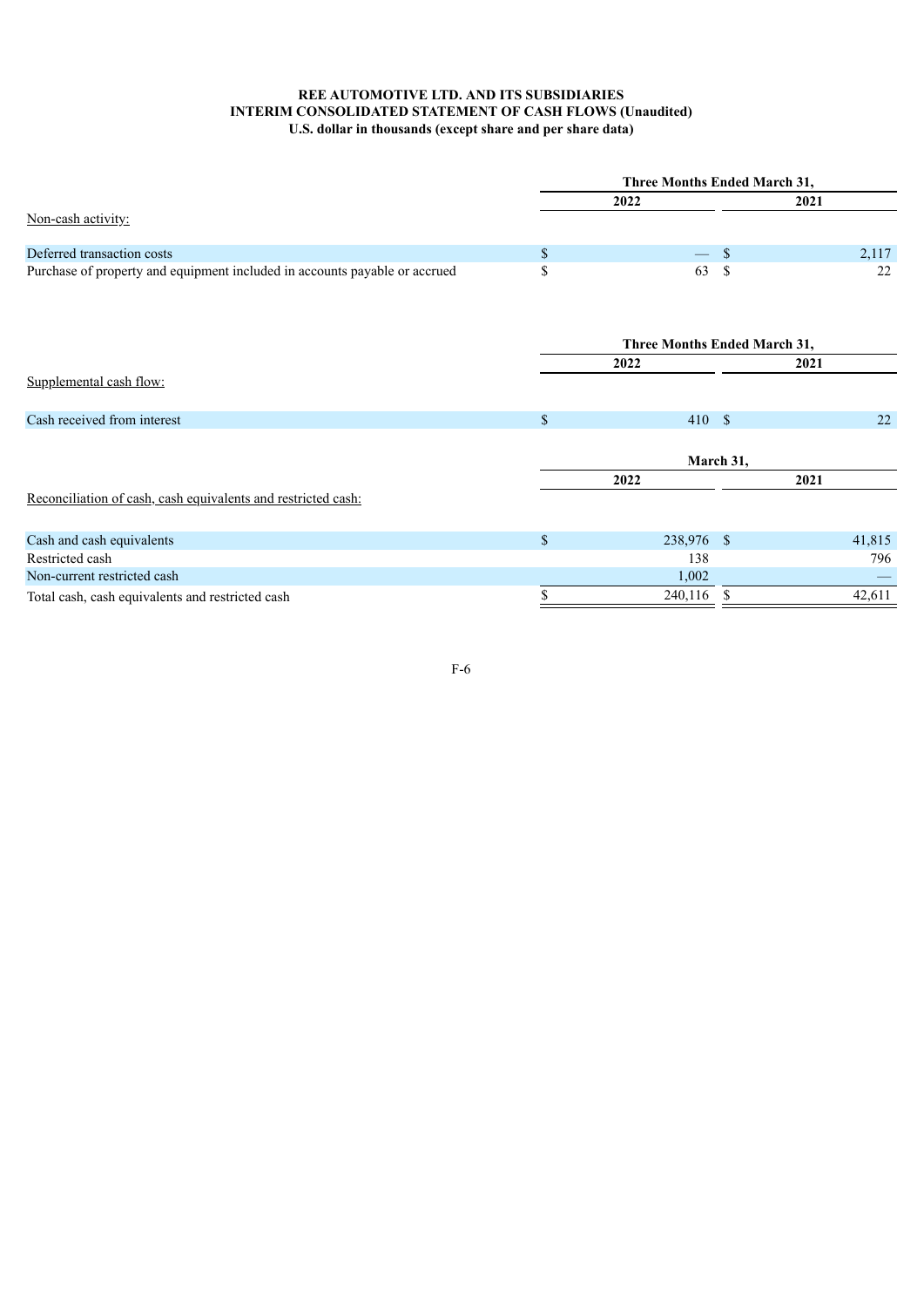### **NOTE 1. GENERAL**

REE Automotive Ltd. was incorporated in Israel on January 16, 2011.

REE Automotive Ltd. has established wholly-owned subsidiaries in the United States, Germany, Japan and the United Kingdom (the "Subsidiaries"). REE Automotive Ltd. and its subsidiaries (the "Company" or "we") is a development stage company actively executing our business plan and establishing strategic collaborations with industry leaders to expand our industry footprint across segments. We are currently developing full vehicle prototypes with REEcorner<sup>TM</sup> technology, preparing to commence commercial trials of our P7 Platform.

On February 3, 2021, the Company entered into a merger agreement (the "Merger Agreement") with 10X Capital Venture Acquisition Corp ("10X Capital"), a Delaware corporation and special purpose acquisition company ("SPAC"), and Spark Merger Sub, Inc., a wholly-owned subsidiary of the Company, pursuant to which Merger Sub merged with and into 10X Capital (the "Merger"). The Merger was consummated on July 22, 2021 (the "Closing Date") with 10X Capital becoming a wholly-owned subsidiary of the Company, and the securityholders of 10X Capital becoming securityholders of the Company.

The Company became a publicly traded company listed on the Nasdaq Stock Exchange on July 23, 2021, with its ordinary shares and its warrants trading under the ticker symbols "REE" and "REEAW".

### **NOTE 2. SUMMARY OF SIGNIFICANT ACCOUNTING POLICIES**

### *Unaudited interim consolidated financial statements*

The accompanying unaudited interim consolidated financial statements have been prepared in accordance with U.S. generally accepted accounting principles ("U.S. GAAP") for interim financial information. In the opinion of management, the unaudited interim consolidated financial statements include all adjustments necessary for a fair presentation.

The balance sheet as of December 31, 2021 has been derived from the audited consolidated financial statements of the Company at that date but does not include all information and footnotes required by U.S. GAAP for complete financial statements.

The accompanying unaudited interim consolidated financial statements should be read in conjunction with the audited consolidated financial statements and accompanying notes for the year ended December 31, 2021.

The significant accounting policies disclosed in the Company's audited 2021 consolidated financial statements and notes thereto have been applied consistently to these unaudited interim consolidated financial statements. Results for the three months ended March 31, 2022 are not necessarily indicative of results that may be expected for the year ending December 31, 2022.

#### *Use of estimates*

The preparation of the unaudited interim consolidated financial statements in conformity with U.S. generally accepted accounting principles requires management to make estimates, judgments and assumptions that affect the reported amounts of assets and liabilities and the disclosure of contingent assets and liabilities at the date of the interim consolidated financial statements and the reported amounts of revenues and expenses during the reporting period. The Company's management believes that the estimates, judgments and assumptions used are reasonable based upon information available at the time they are made. Actual results could differ from those estimates.

The novel coronavirus ("COVID-19") pandemic has created, and may continue to create, significant uncertainty in macroeconomic conditions, and the extent of its impact on the Company's operational and financial performance will depend on certain developments, including the duration and spread of the outbreak and the impact on the Company's customers and its sales cycles. The Company considered the impact of COVID-19 on the estimates and assumptions and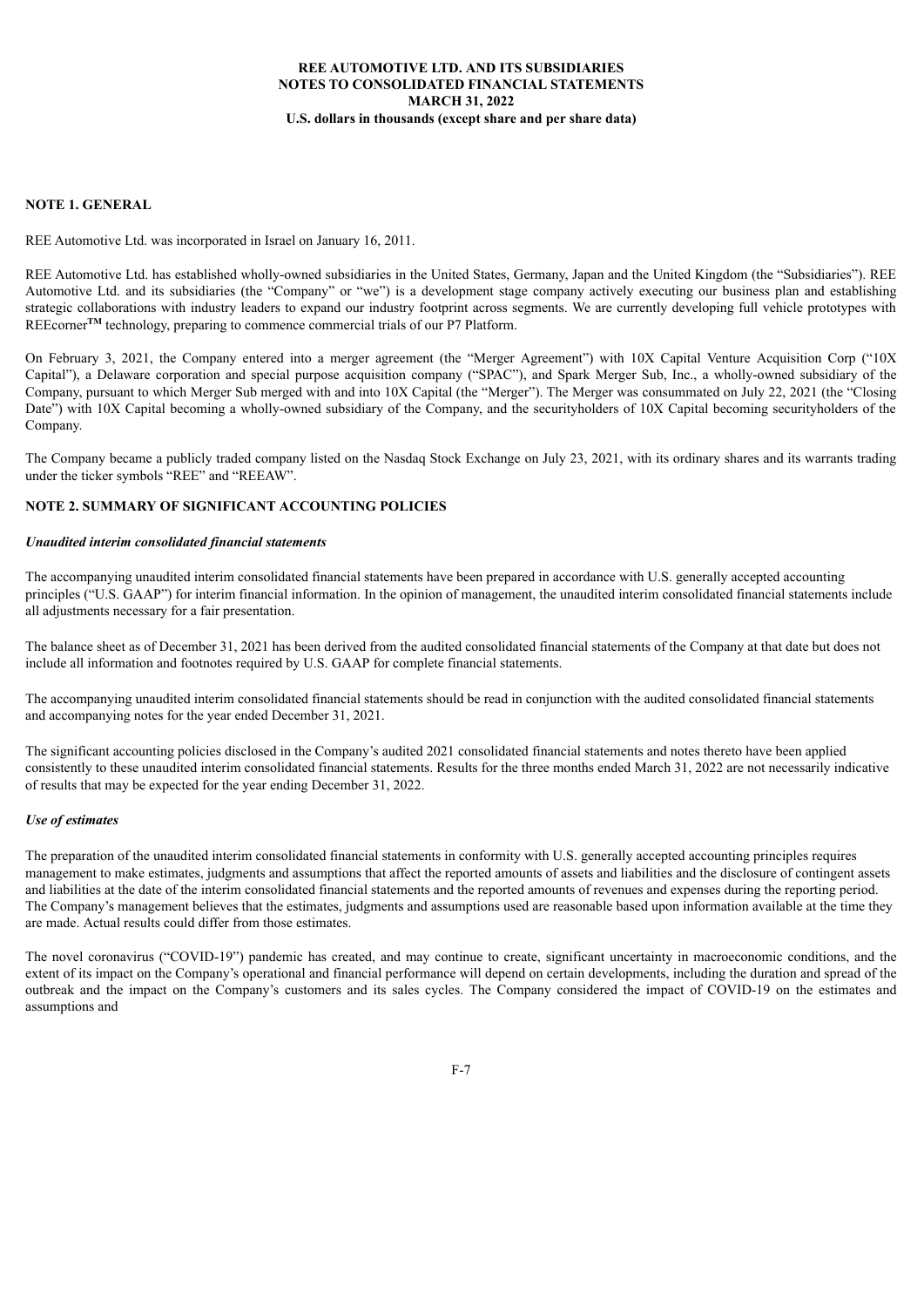determined that there were no material adverse impacts on the consolidated financial statements for the period ended March 31, 2022. As events continue to evolve and additional information becomes available, the Company's estimates and assumptions may change materially in future periods.

#### *Leases*

On January 1, 2022, the Company adopted ASU No. 2016-02, "Leases (Topic 842)",using the modified retrospective method by applying the new standard to all leases existing at the date of initial application. Results and disclosure requirements for reporting periods beginning after January 1, 2022 are presented under Topic 842, while prior period amounts have not been adjusted and continue to be reported in accordance with our historical accounting under Topic 840. The Company has elected the package of practical expedients permitted under the transition guidance, which allows the Company not to reassess (1) whether any expired or existing contracts as of the adoption date are or contain a lease, (2) lease classification for any expired or existing leases as of the adoption date and (3) initial direct costs for any expired or existing leases as of the adoption date. The Company elected to not recognize a lease liability and a right-of-use ("ROU") asset for leases with a term of twelve months or less. Lease payments on short-term leases are recognized as an expense on a straight-line basis over the lease term, not included in lease liabilities. Lastly, the Company also elected the practical expedient to not separate lease and non-lease components for its leases.

The Company determines if an arrangement is a lease and the classification of that lease at inception based on: (1) whether the contract involves the use of a distinct identified asset, (2) whether the Company obtains the right to substantially all the economic benefits from the use of the asset throughout the period, and (3) whether the Company has a right to direct the use of the asset.

ROU assets represent the right to use an underlying asset for the lease term and lease liabilities represent the obligation to make minimum lease payments arising from the lease. ROU assets are initially measured at amounts, which represents the discounted present value of the lease payments over the lease, plus any initial direct costs incurred. The lease liability is initially measured at lease commencement date based on the discounted present value of minimum lease payments over the lease term. The implicit rate within the operating leases is generally not determinable, therefore the Company uses its Incremental Borrowing Rate ("IBR") based on the information available at commencement date in determining the present value of lease payments. The Company's IBR is estimated to approximate the interest rate for collateralized borrowing with similar terms and payments and in economic environments where the leased asset is located. Certain leases include options to extend or terminate the lease. An option to extend the lease is considered in connection with determining the ROU asset and lease liability when it is reasonably certain that the Company will exercise that option. An option to terminate is considered unless it is reasonably certain that the Company will not exercise the option.

Payments under the Company's lease arrangements are primarily fixed, however, certain lease agreements contain variable payments, which are expensed as incurred and not included in the operating lease right-of-use assets and liabilities. Variable lease payments are primarily comprised of payments affected by common area maintenance and utility charges.

#### *Fair value of financial instruments*

Fair value is defined as the exchange price that would be received from the sale of an asset or paid to transfer a liability in the principal or most advantageous market for the asset or liability in an orderly transaction between market participants on the measurement date. The Company measures financial assets and liabilities at fair value at each reporting period using a fair value hierarchy which requires the Company to maximize the use of observable inputs and minimize the use of unobservable inputs when measuring fair value.

A financial instrument's classification within the fair value hierarchy is based upon the lowest level of input that is significant to the fair value measurement. Three levels of inputs may be used to measure fair value:

Level 1 — quoted prices in active markets for identical assets or liabilities.

Level 2 — inputs other than Level 1 that are observable, either directly or indirectly, such as quoted prices for similar assets or liabilities; quoted prices in markets that are not active; or other inputs that are observable or can be corroborated by observable market data for substantially the full term of the assets or liabilities.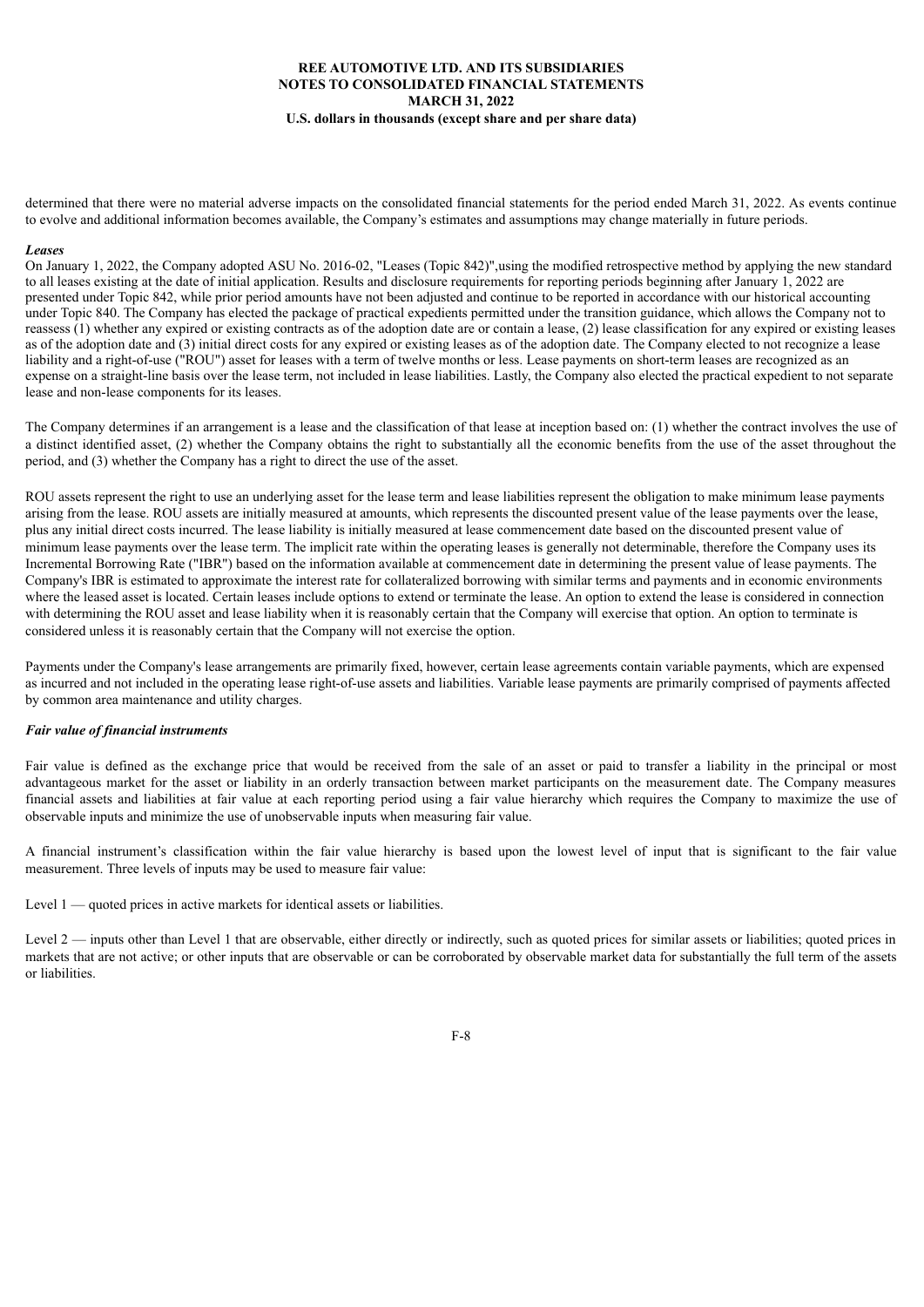Level 3 — unobservable inputs that are supported by little or no market activity and that are significant to the fair value of the assets or liabilities.

Financial instruments consist of cash equivalents, restricted cash, other accounts receivable, trade payables, and other accounts payable and accrued expenses. The estimated fair values of these financial instruments approximate their carrying value as presented, due to their short term maturities. We consider public warrant liabilities to be Level 1 and private warrants are measured at fair value using Level 3 inputs. The financial liability for the warrant liabilities are accounted for at fair value through profit and loss.

### *Revenue recognition*

During 2021, the Company generated revenues from selling its wheels for personal mobility products.

Under ASC 606 "Revenue from contracts with customers", the Company recognizes revenue when its customer obtains control of promised goods or services in an amount that reflects the consideration that the Company expects to receive in exchange for those goods or services. To determine revenue recognition for contracts that are within the scope of the standard, the Company perform the following five steps: (1) Identify the contract(s) with a customer, (2) Identify the performance obligations in the contract, (3) Determine the transaction price, (4) Allocate the transaction price to the performance obligations in the contract and (5) Recognize revenue when (or as) the entity satisfies a performance obligation.

The Company recognizes revenue at the time when its customer obtains control of the promised goods which is when the performance obligation is satisfied by transferring the promised product to the customer.

The transaction price is determined based on the consideration to which the Company expects to be entitled in exchange for transferring the products to the customer.

The Company applied the practical expedient in ASC 606 and did not evaluate payment terms of one year or less for the existence of a significant financing component.

Deferred revenues are recognized as (or when) the Company receives consideration prior to performing its obligations under the contract.

In April 2021, the Company entered into a strategic development agreement with a customer, pursuant to which the Company will develop and supply REE platform prototypes. Revenue related to the agreement is deferred and will be recognized upon satisfying performance obligations in the contract. As of March 31, 2022 and December 31, 2021, the Company had deferred revenues recorded of \$943. The Company's contracts with customer prepayment terms do not include a significant financing component because the primary purpose is not to receive financing from the customers.

For contracts in which the performance obligation has an original expected duration of one year or less, the Company does not provide disclosure on its remaining performance obligations.

Fulfillment costs are capitalized up to the amount that is expected to be recovered, and any excess amounts will be expensed as incurred. As of March 31, 2022, the Company recorded capitalized costs of \$943.

Contract liabilities consisted of the following as of March 31, 2022 and December 31, 2021:

|                                | <b>March 31, 2022</b> | <b>December 31, 2021</b> |
|--------------------------------|-----------------------|--------------------------|
|                                | (Unaudited)           | (Audited)                |
| Deferred revenues, non-current | 943                   | 943                      |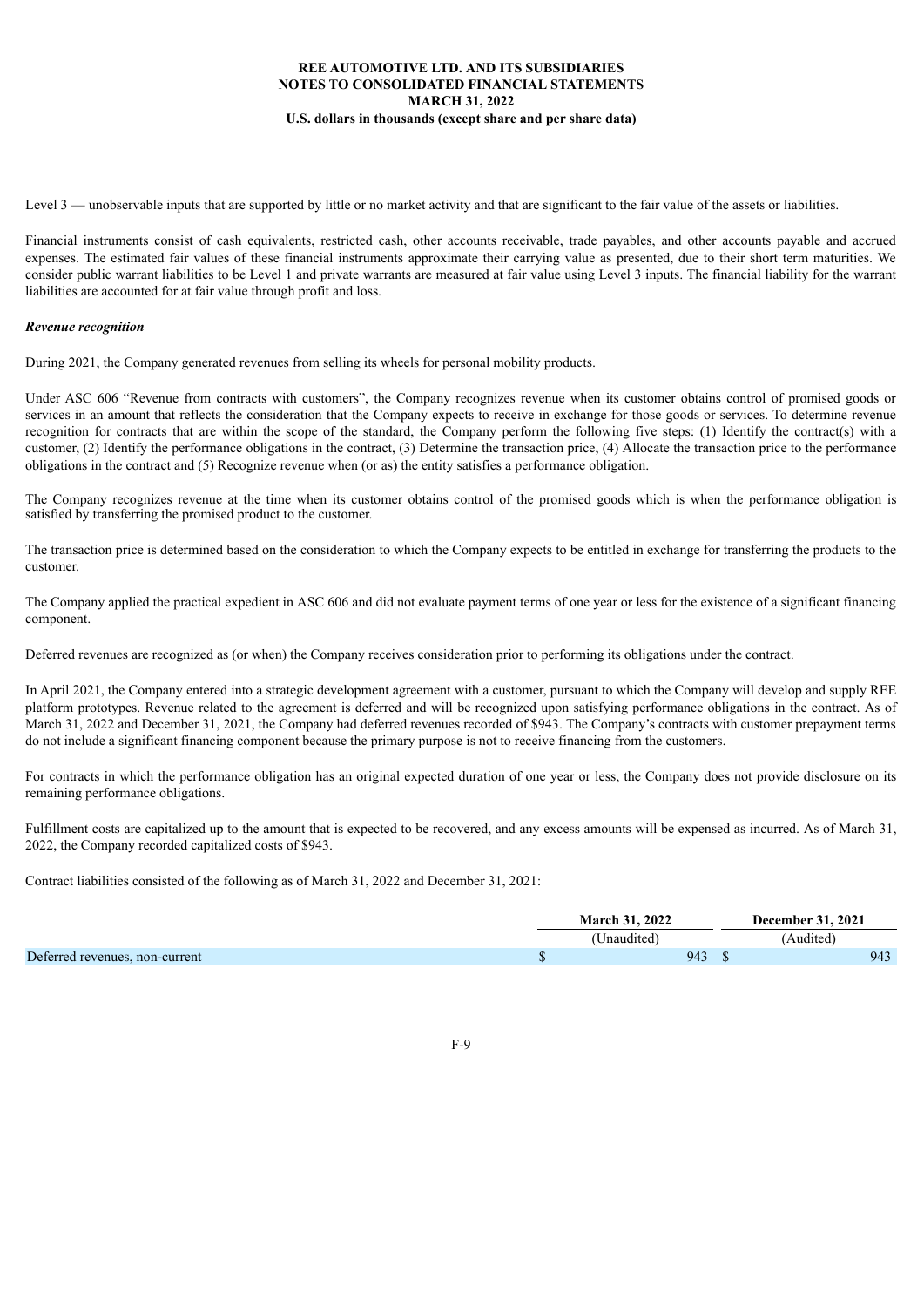### *Remaining Performance Obligation*

The Company's remaining performance obligations are comprised of the delivery of products and a material right for purchases of finished goods not yet delivered. As of March 31, 2022, the aggregate amount of the transaction price allocated to remaining performance obligations was \$943, which the Company expects to recognize as revenue.

### *Recently adopted accounting pronouncements*

As an "emerging growth company," the Jumpstart Our Business Startups Act ("JOBS Act") allows the Company to delay adoption of new or revised accounting pronouncements applicable to public companies until such pronouncements are made applicable to private companies. The Company has elected to use this extended transition period under the JOBS Act. The adoption dates discussed below reflect this election.

On January 1, 2022, the Company adopted ASU No. 2016-02, "Leases (Topic 842)". Upon adoption, we recognized total right of use ("ROU") assets and corresponding liabilities of \$8,857 on our consolidated balance sheets. The ROU assets include adjustments for prepayments and accrued lease payments. The adoption did not impact the beginning balance of retained earnings, or prior year consolidated statements of income and statements of cash flows.

For information regarding the impact of Topic 842 adoption, see Significant Accounting Policies – Leases above and Note 4 - Leases.

### *Recently issued accounting pronouncements, not yet adopted*

In December 2019, the FASB issued ASU 2019-12 "Income Taxes (Topic 740) — Simplifying the Accounting for Income Taxes" ("the Update"). ASU 2019-12 is intended to simplify the accounting for income taxes by removing certain exceptions to the general principles in ASC 740. The standard will be effective for the Company beginning January 1, 2022, and interim periods in fiscal years beginning January 1, 2023. The Company does not anticipate ASU 2019-12 will have a material impact on its consolidated financial statements.

In June 2016, the FASB issued ASU 2016-13 "Financial Instruments — Credit Losses — Measurement of Credit Losses on Financial Instruments." This guidance replaces the current incurred loss impairment methodology with a methodology that reflects expected credit losses and requires consideration of a broader range of reasonable and supportable information to inform credit loss estimates.

The guidance will be effective for the Company beginning January 1, 2023, and interim periods therein. Early adoption is permitted. The Company is currently evaluating the effect that ASU 2016-13 will have on its consolidated financial statements and related disclosures.

# **NOTE 3. OTHER ACCOUNTS RECEIVABLE AND PREPAID EXPENSES**

|                        | <b>March 31, 2022</b> | <b>December 31, 2021</b> |
|------------------------|-----------------------|--------------------------|
|                        | (Unaudited)           | (Audited)                |
| Government authorities | $1,736$ \$            | 897                      |
| Prepaid expenses       | 3,765                 | 5,151                    |
| Advances to suppliers  | 7,468                 | 5,734                    |
| Other receivables      | 355                   | 380                      |
| Total                  | 13,324                | 12,162                   |

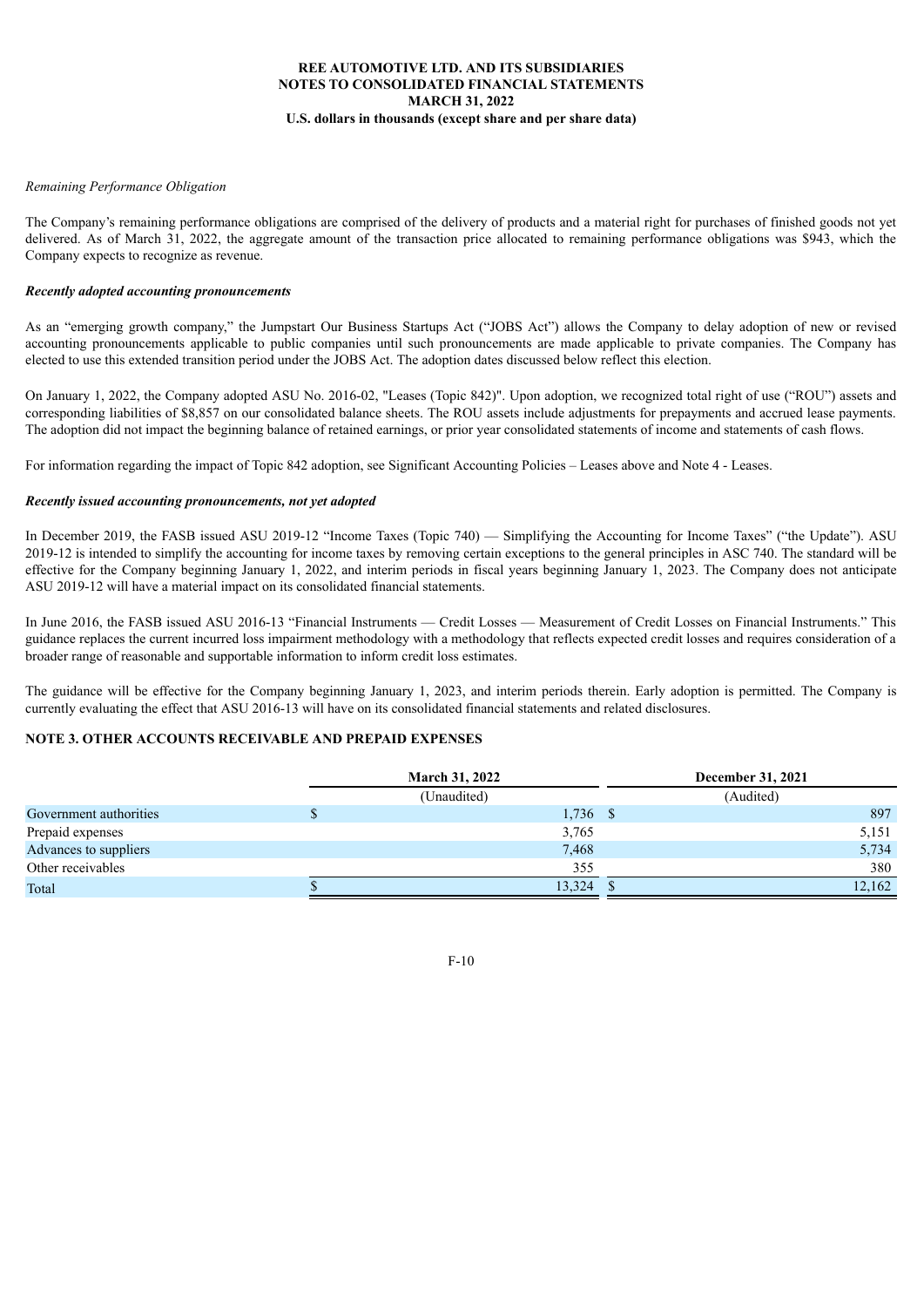## **NOTE 4. LEASES**

The Company`s leases include offices for its facilities worldwide, as well as car leases, which are all classified as operating leases. Certain leases include renewal options that are under the Company`s sole discretion. The renewal options were included in the right-of-use assets and liabilities calculations if it was reasonably certain that the Company will exercise the option.

|                                                                               | <b>March 31, 2022</b> |  |
|-------------------------------------------------------------------------------|-----------------------|--|
|                                                                               | (Unaudited)           |  |
| Operating lease cost:                                                         | \$<br>653             |  |
| Short-term lease cost:                                                        | 138                   |  |
| Variable lease cost:                                                          | 17                    |  |
| Net lease cost:                                                               | \$<br>808             |  |
|                                                                               |                       |  |
|                                                                               | <b>March 31, 2022</b> |  |
|                                                                               | (Unaudited)           |  |
| Cash paid for amounts included in the measurement of lease liabilities:       |                       |  |
| Operating cash flows for operating leases:                                    | \$<br>586             |  |
|                                                                               |                       |  |
| Supplemental cash flow information related to operating leases:               |                       |  |
| Adoption of "Leases (Topic 842)"                                              | \$<br>8,857           |  |
| Right-of-use assets obtained in exchange for new operating lease liabilities: | \$<br>9,031           |  |
|                                                                               |                       |  |
| Weighted average remaining operating lease term                               | 7.21                  |  |
| Weighted average discount rate operating lease                                | 3.83 %                |  |

The following table outlines maturities of the Company's lease liabilities as of March 31, 2022:

|                                    | <b>Operating Leases</b> |  |
|------------------------------------|-------------------------|--|
|                                    | (Unaudited)             |  |
| 2022 (remainder)                   | \$<br>2,246             |  |
| 2023                               | 3,228                   |  |
| 2024                               | 2,840                   |  |
| 2025                               | 2,793                   |  |
| 2026 and thereafter                | 8,911                   |  |
| Total undiscounted lease payments  | 20,018                  |  |
|                                    |                         |  |
| Less:                              |                         |  |
| Imputed interest                   | 2,966                   |  |
|                                    |                         |  |
| Present value of lease liabilities | 17,052                  |  |
|                                    |                         |  |

In March 2022, the Company entered into a lease commitment which has not yet commenced as of March 31, 2022, and is therefore not part of the right-ofuse asset and liability. This lease has an undiscounted future payments of approximately \$11,000. The lease is expected to commence during the second half of 2022 for a 10 year period.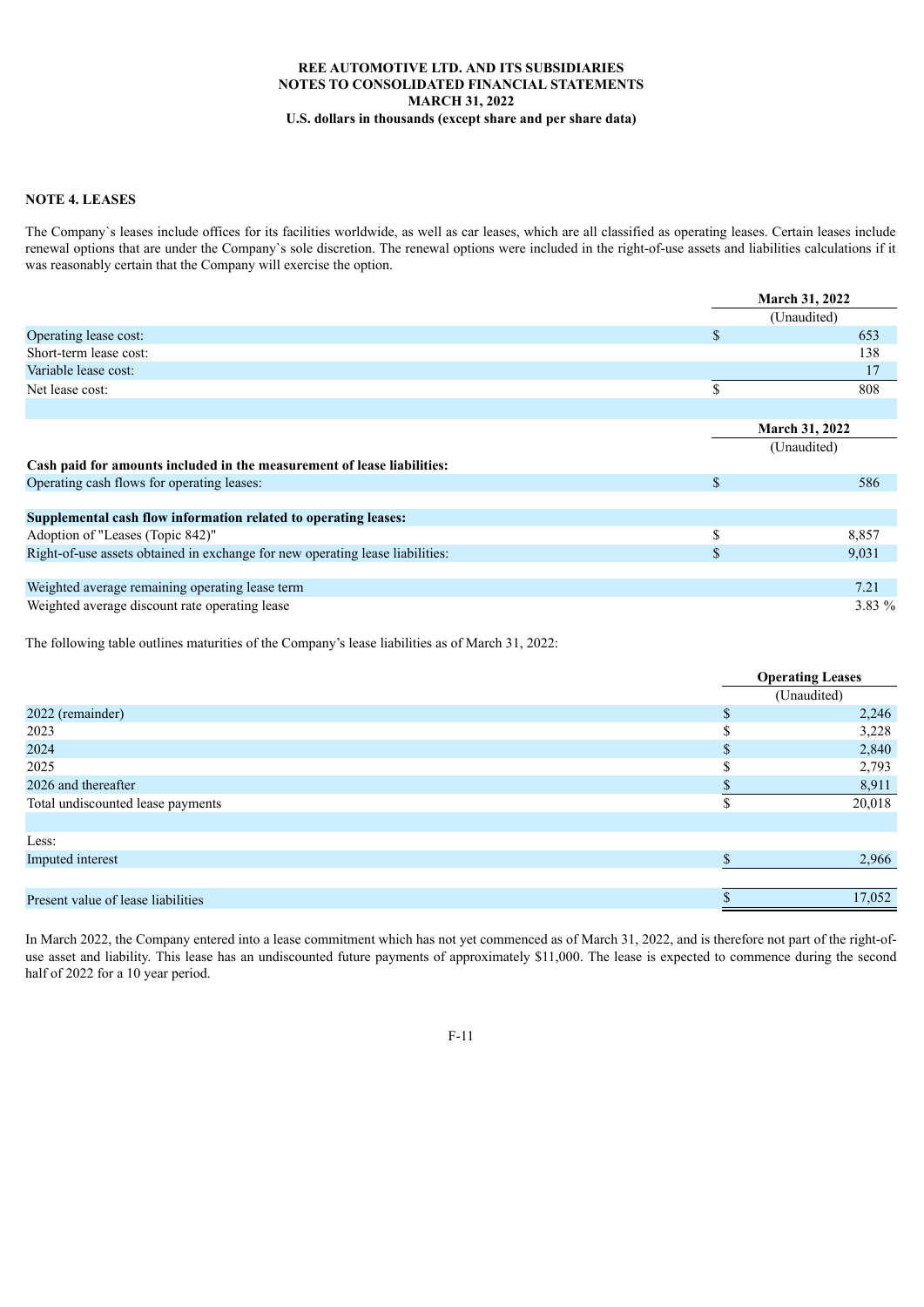## **NOTE 5. ACCRUED EXPENSES AND OTHER CURRENT LIABILITIES**

|                                | <b>March 31, 2022</b> | December 31, 2021 |
|--------------------------------|-----------------------|-------------------|
|                                | (Unaudited)           | (Audited)         |
| Employees and payroll accruals | 5,381 \$              | 8,262             |
| Professional fees              | 523                   | 600               |
| Non recurring engineering      | 3,526                 | 4,800             |
| Government authorities         | 2,054                 | 648               |
| Other payables                 | 2,017                 | 1,708             |
| Total                          | 13,501                | 16,018            |

### **NOTE 6. COMMITMENTS AND CONTINGENT LIABILITIES**

### *Commitments*

The following table summarizes REE's contractual obligations and other commitments for cash expenditures as of March 31, 2022, and the years in which these obligations are due. Certain obligations are reflected in our balance sheet, while other are disclosed as future obligations. This table is not meant to represent a forecast of our total cash expenditures for any of the periods presented.

|                     | <b>Purchase commitments</b> |
|---------------------|-----------------------------|
|                     | (Unaudited)                 |
| 2022                | 4,063                       |
| 2023                |                             |
| 2024                |                             |
| 2025                |                             |
| 2026 and thereafter |                             |
| Total               | 4,063                       |

Open purchase orders that are cancellable are not considered unconditional purchase obligations for financial reporting purposes and are not included in the table above. Such purchase orders often represent authorizations to purchase rather than binding agreements.

In addition, REE enters into agreements in the normal course of business with vendors to perform various services, which are generally cancellable upon written notice. These payments are not included in this table of contractual obligations.

#### *Guarantee*

A short-term guarantee in the amount of approximately \$138 was issued by a bank to secure the Company's office rent and credit cards payments. Longterm guarantees of \$5,171 were recorded within Non-restricted cash and Other Accounts Receivable to secure the Company's office and manufacturing locations.

#### *Royalty bearing grants*

The Company's research and development efforts have been partially financed through grants from the Israel Innovation Authority ("IIA") for the technology related to the Softwheel products. In 2021, the Company applied to the IIA and was approved to update the definition of royalties set for the Company, so that the Company will be obligated to pay royalties solely on revenues generated from Softwheel products (and not the Company's automotive activity). Under the research and development agreements with the IIA and pursuant to applicable laws, the Company is required to pay royalties at the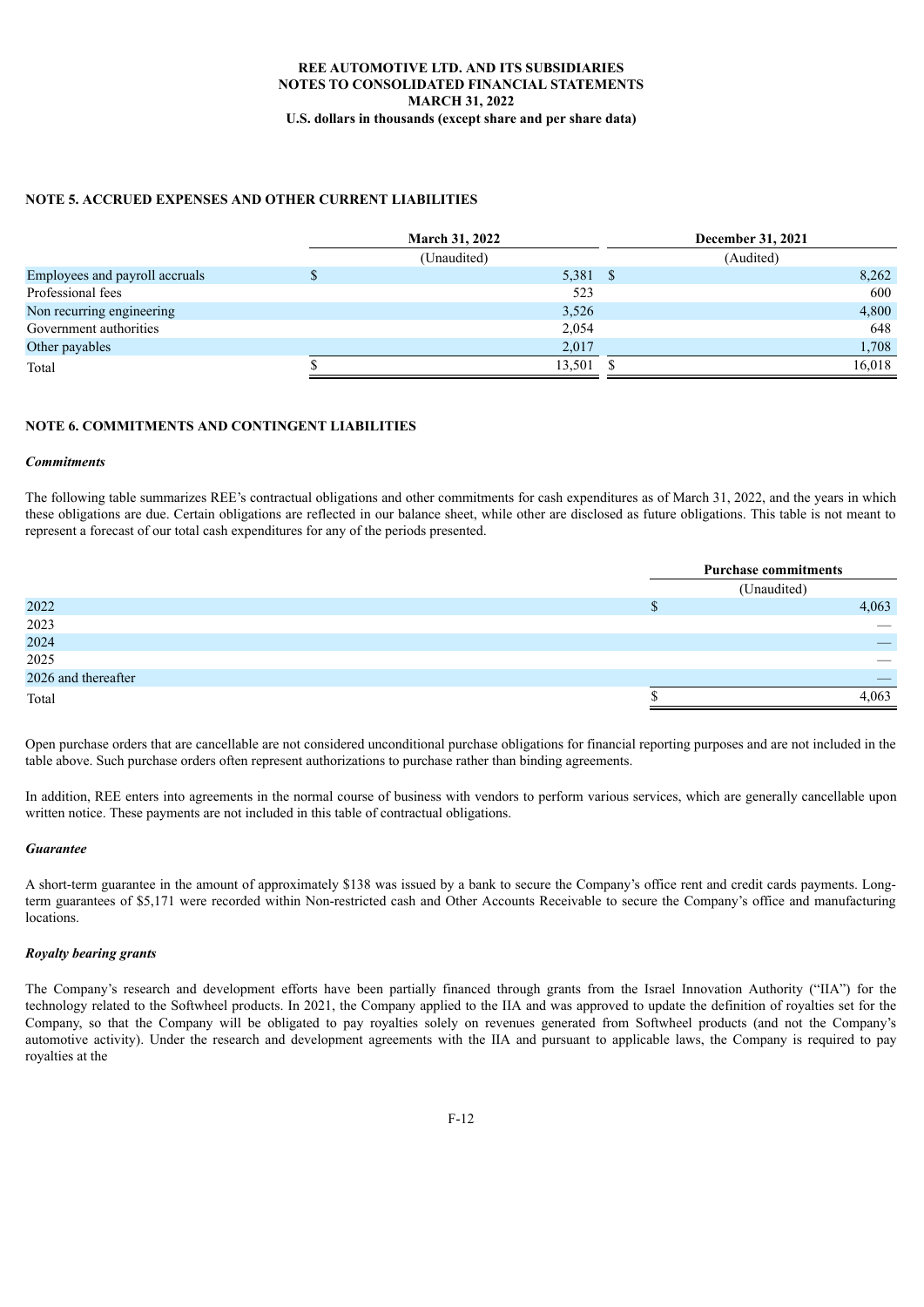rate of 3-5% on sales of products developed with funds provided by the IIA. Such royalties are due up to an amount equal to 100% of the IIA grants received, linked to the U.S. dollar plus interest on the unpaid amount received based on the 12-month LIBOR rate (from the year the grant was approved) applicable to U.S. dollar deposits. If the Company returns to production of these products outside of Israel and generates sales, the ceiling will increase based on the percentage of production that is outside of Israel, up to a maximum of 300% of the IIA grants, linked to the dollar and bearing interest as noted above. If the Company does not generate sales of products developed with funds provided by the IIA, the Company is not obligated to pay royalties or repay the grants. For the three months March 31, 2022 and 2021, no expenses were recorded.

As of March 31, 2022, the Company's remaining contingent obligation with respect to royalty-bearing participation received or accrued, net of royalties paid or accrued, were \$722, respectively.

In 2018, the Company signed a research and development agreement with the Israel-United States Binational Industrial Research and Development Foundation ("BIRD") for the technology related to Softwheel products. Under this agreement, the Company is required to pay royalties at a rate of 5% of the sales of products developed with funds provided by BIRD up to an amount equal to 150% of the aggregate dollar amount of the grants received linked to the U.S. consumer price index. For the three months March 31, 2022 and 2021, no expenses were recorded.

As of March 31, 2022, the BIRD contingent liability with respect to royalty-bearing participation received or accrued, net of royalties paid or accrued, totaled \$433.

### *Legal proceedings*

In the ordinary course of business, the Company may be subject from time to time to various proceedings, lawsuits, disputes, or claims. Although it cannot predict with assurance the outcome of any litigation, it does not believe there are currently any such actions that, if resolved unfavorably, would have a material impact on its financial condition, results of operations, or cash flows.

## **NOTE 7. SHAREHOLDERS' EQUITY**

#### *Composition of share capital:*

|                                             |                                      | <b>March 31, 2022</b> | December 31, 2021 |                        |  |  |
|---------------------------------------------|--------------------------------------|-----------------------|-------------------|------------------------|--|--|
|                                             |                                      | (Unaudited)           |                   | (Audited)              |  |  |
|                                             | Authorized<br>Issued and outstanding |                       | Authorized        | Issued and outstanding |  |  |
|                                             | Number of shares                     |                       |                   | Number of shares       |  |  |
| Class A Ordinary shares, no par value $(1)$ | 000,000,000,1                        | 238,444,578           | 1,000,000,000     | 234, 262, 636          |  |  |
| Class B Ordinary shares, no par value (2)   | 83,417,110                           | 83,417,110            | 83,417,110        | 83,417,110             |  |  |
|                                             | 1,083,417,110                        | 321,861,688           | 1,083,417,110     | 317,679,746            |  |  |

 $<sup>(1)</sup>$  Each Class A Ordinary Share has the right to exercise one vote, to participate pro rata in all the dividends declared by the Board of Director's of the</sup> Company and the rights in the event of the Company's winding up are to participate pro-rata in the total assets of the Company.

 $^{(2)}$  Class B Ordinary Shares, which are held by the founders, are entitled to cast ten votes per each Class B Ordinary Share held as of the applicable record date. Specific actions set forth in REE's Amended and Restated Articles may not be effected by REE without the prior affirmative vote of 100% of the outstanding REE Class B Ordinary Shares, voting as a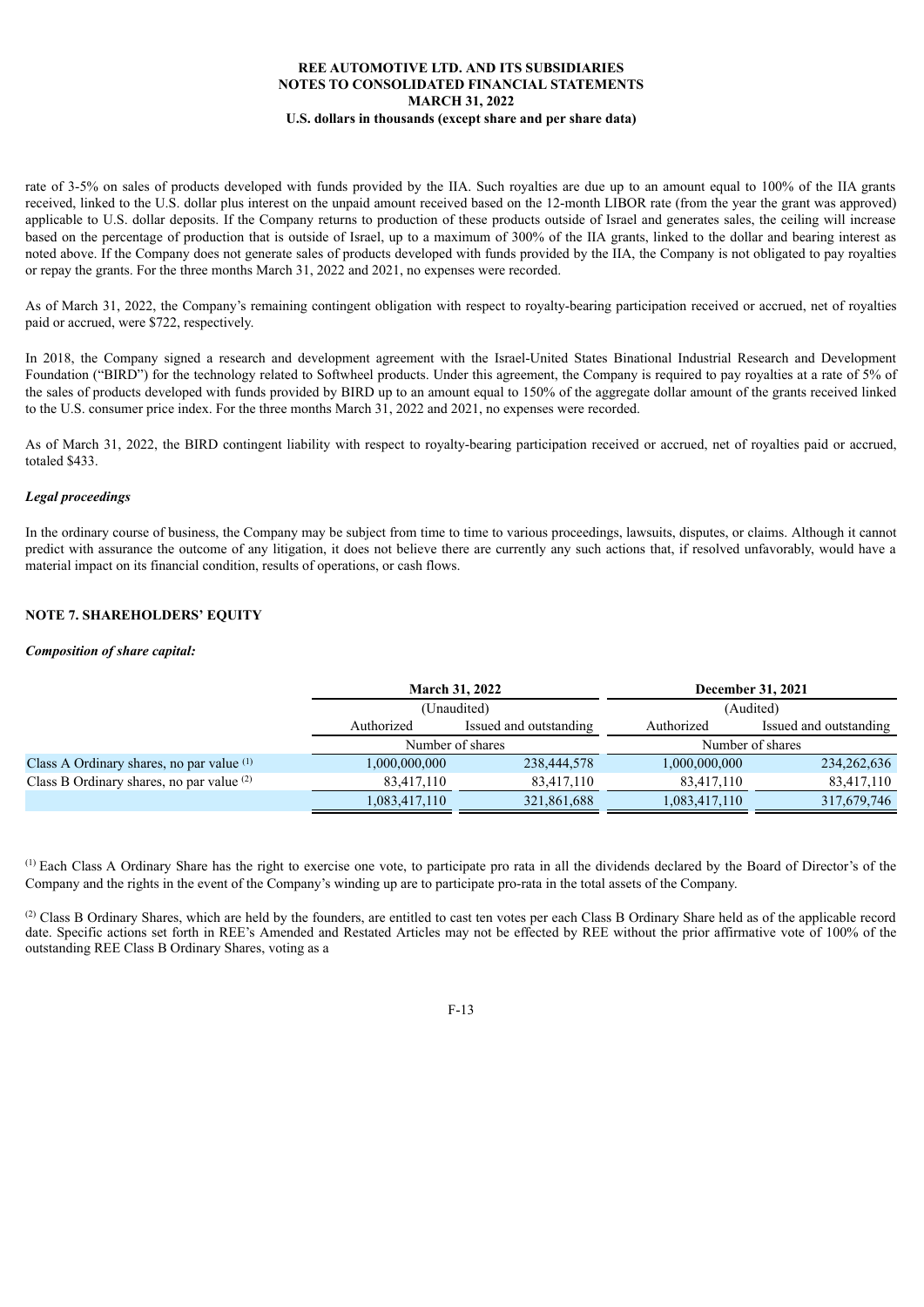separate class. Each Class B Ordinary Shares will be automatically suspended upon the tenth anniversary of the closing of the Merger. There are no economic or participating rights to this class of shares.

### *Equity transactions*

In the three months ended March 31, 2021, certain investors exercised their Preferred B warrants at a price of \$0.27 per share. Such investors paid a total of \$2,350 in exchange for 8,619,406 Preferred B shares of the Company.

In April 2021, the Company entered into a strategic collaboration agreement with a strategic partner regarding the ability to work with the Company to develop new markets and new business models for REE's corner module technology and design (the "Strategic Partner"). In June 2021 and August 2021 the Company issued to the Strategic Partner 1,989,622 and 370,479 ordinary shares, respectively, and had agreed to issue additional ordinary shares to be issued to the Strategic Partner upon the achievement of certain revenue and production milestones, which will require the Company to obtain definitive purchase orders from third-party customers. As a result, the Company recorded share-based compensation expenses in the amount of \$18,802 in selling, general and administrative expenses.

On August 16, 2021, the Board of Directors approved the issuance of 250,000 shares issued to an affiliate of Cowen and Company, LLC ("Cowen") in consideration for advisory services provided by Cowen in connection with the Merger Agreement.

The share-based compensation expense recognized in the Company's consolidated statements of operations are as follow:

|                                     |                       | Three months ended |                       |             |       |
|-------------------------------------|-----------------------|--------------------|-----------------------|-------------|-------|
|                                     | <b>March 31, 2022</b> |                    | <b>March 31, 2021</b> |             |       |
|                                     |                       | (Unaudited)        |                       | (Unaudited) |       |
| Cost of sales                       |                       | 70 \$              |                       |             |       |
| Research and development            |                       | 3,207              |                       |             | 1,645 |
| Selling, general and administrative |                       | 5,198              |                       |             | 2,461 |
|                                     |                       | 8,475              |                       |             | 4,106 |

### **NOTE 8. INCOME TAXES**

The main reconciling item between the statutory tax rate of the Company and the effective tax rate are the non-recognition of tax benefits from accumulated net operating loss carryforward of the Company due to the uncertainty of the realization of such tax benefits and the unrecognized tax positions recorded in the period.

Income taxes are comprised as follows: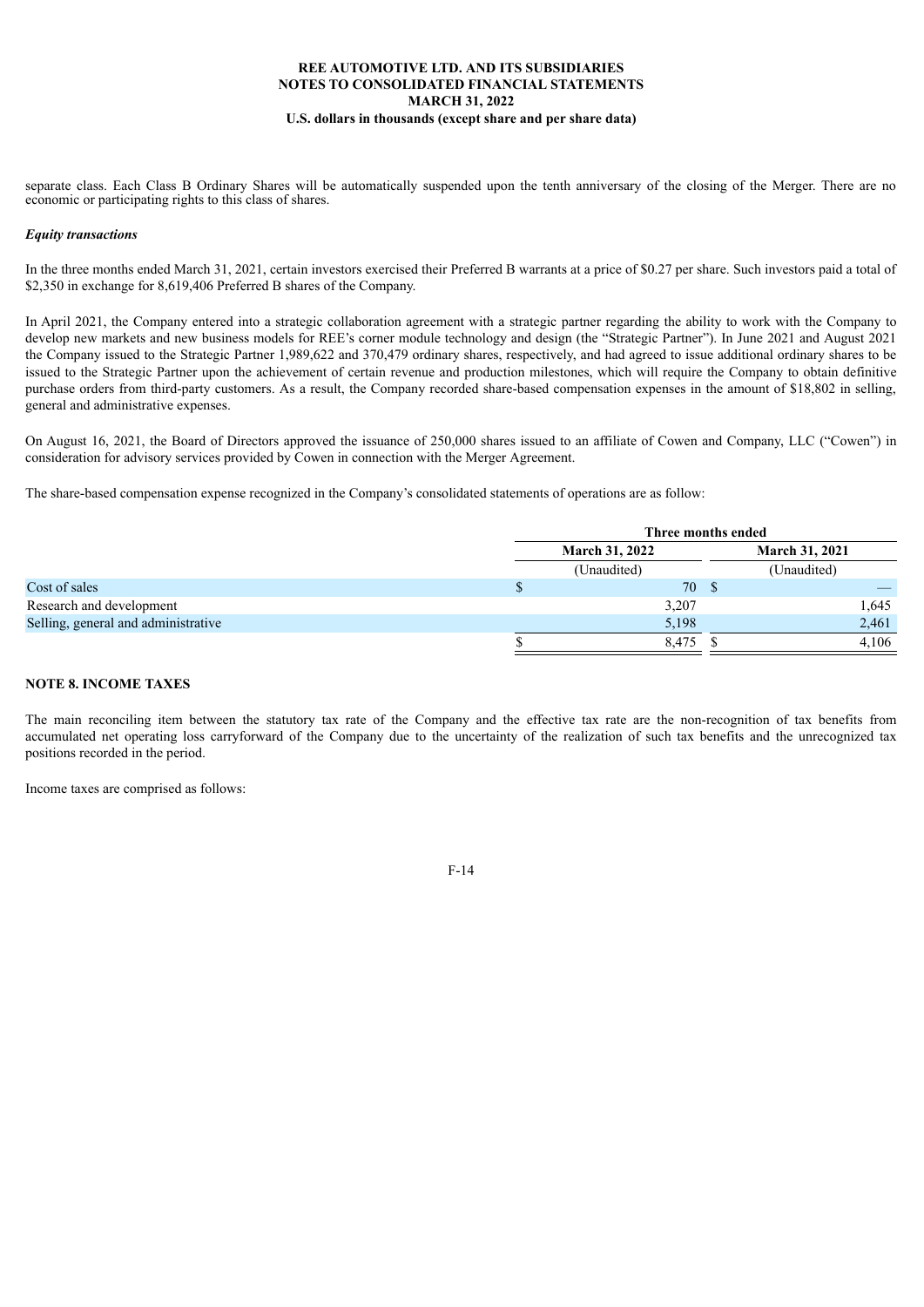# **REE AUTOMOTIVE LTD. AND ITS SUBSIDIARIES NOTES TO CONSOLIDATED FINANCIAL STATEMENTS MARCH 31, 2022**

**U.S. dollars in thousands (except share and per share data)**

|                            | <b>March 31, 2022</b> | March 31, 2021        |
|----------------------------|-----------------------|-----------------------|
|                            | (Unaudited)           | (Unaudited)           |
| Current                    | 594                   | $\mathbf{s}$          |
|                            | 594                   |                       |
|                            | <b>March 31, 2022</b> | <b>March 31, 2021</b> |
|                            | (Unaudited)           | (Unaudited)           |
| Foreign                    | 594                   |                       |
|                            | 594                   |                       |
|                            |                       |                       |
| Net loss before income tax | (22, 421)             | (12, 598)             |
| Effective tax rate         | $(2.65)\%$            | $0.00 \%$             |

#### *Uncertain tax positions*

A reconciliation of the opening and closing amounts of total unrecognized tax benefits is as follows:

|                                     | <b>March 31, 2022</b> |             | December 31, 2021 |
|-------------------------------------|-----------------------|-------------|-------------------|
|                                     |                       | (Unaudited) | (Audited)         |
| Opening balance                     |                       | 856         |                   |
| Tax positions taken in current year |                       | 418         | 856               |
| <b>Ending Balance</b>               |                       | 1,274       | 856               |

The Company recognizes interest and penalties, if any, related to unrecognized tax positions in income tax expense.

#### **NOTE 9. FAIR VALUE MEASUREMENTS**

#### *Warrants liability*

As of March 31, 2022, there were 15,562,500 public and private warrants outstanding. The warrants entitle the holder to purchase one Class A ordinary share of REE Automotive Ltd at an exercise price of \$11.50 per share. Until warrant holders acquire the Company's Class A ordinary shares upon exercise of such warrants, they will have no rights with respect to the Company's ordinary shares. The warrants will expire on July 22, 2026, five years after the Merger closing date, or earlier upon redemption or liquidation in accordance with their terms.

#### *Public Shareholders' Warrants*

Each whole warrant will entitle the registered holder to purchase one share of Class A Ordinary Shares. No fractional warrants will be issued and only whole warrants will trade. The Company is not obligated to deliver any Class A Ordinary Shares pursuant to the exercise of a warrant and will have no obligation to settle such warrant exercise unless a registration statement under the Securities Act with respect to the Class A Ordinary Shares underlying the warrants is then effective and a prospectus relating thereto is current. No warrant will be exercisable and the Company will not be obligated to issue a share of Class A Ordinary Shares upon exercise of a warrant unless the share of Class A Ordinary Shares issuable upon such warrant exercise has been registered, qualified or deemed to be exempt under the securities laws of the state of residence of the registered holder of the warrants. In no event is the Company required to net cash settle any warrant. During any period if the Company has failed to maintain an effective registration statement, warrant holders will be able to, until such time there is an effective registration statement, exercise their warrants on a "cashless basis."

Once the warrants become exercisable, the Company may call the warrants for redemption:

- in whole and not in part;<br>•  $\frac{1}{2}$  at a price of \$0.01 per way
- at a price of \$0.01 per warrant;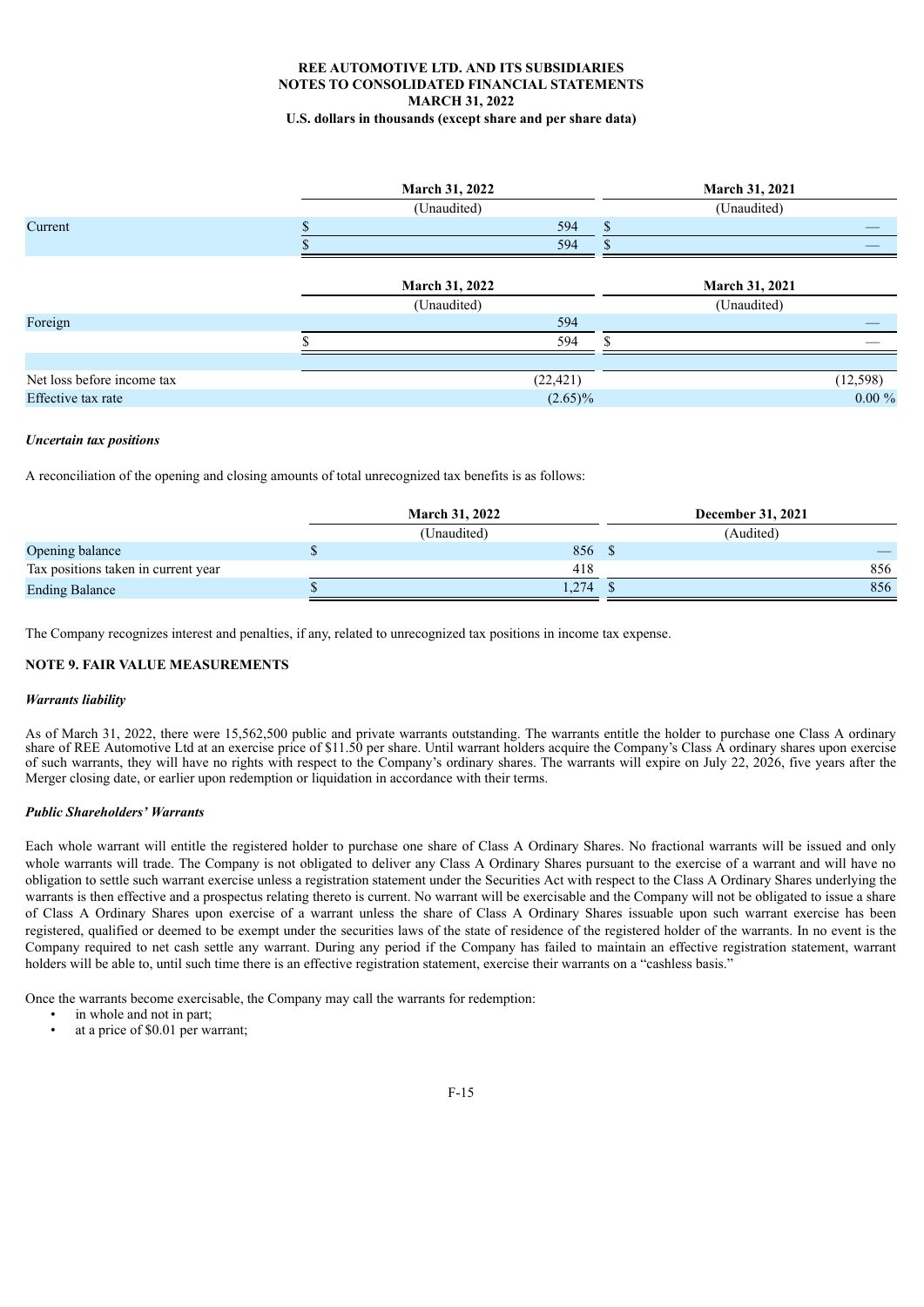- upon not less than 30 days' prior written notice of redemption (the "30-day redemption period") to each warrant holder; and
- if, and only if, the closing price of the common stock equals or exceeds \$18.00 per share for any 20 trading days within a 30-trading day period ending three business days before the Company sends to the notice of redemption to the warrant holders.

If and when the warrants become redeemable by the Company, it may exercise its redemption right even if the Company is unable to register or qualify the underlying securities for sale under all applicable state securities laws.

If the Company calls the warrants for redemption for cash the Company's management will have the option to require any holder that wishes to exercise his, her or its warrant to do so on a "cashless basis." If the Company's management takes advantage of this option, all holders of warrants would pay the exercise price by surrendering their warrants for that number of shares of Class A Ordinary Shares equal to the quotient obtained by dividing  $(x)$  the product of the number of Class A Ordinary Shares underlying the warrants, multiplied by the excess of the "fair market value" of Class A Ordinary Shares over the exercise price of the warrants by (y) the fair market value. The "fair market value" will mean the average closing price of the Class A Ordinary Shares for the 10 trading days ending on the third trading day prior to the date on which the notice of redemption is sent to the holders of warrants.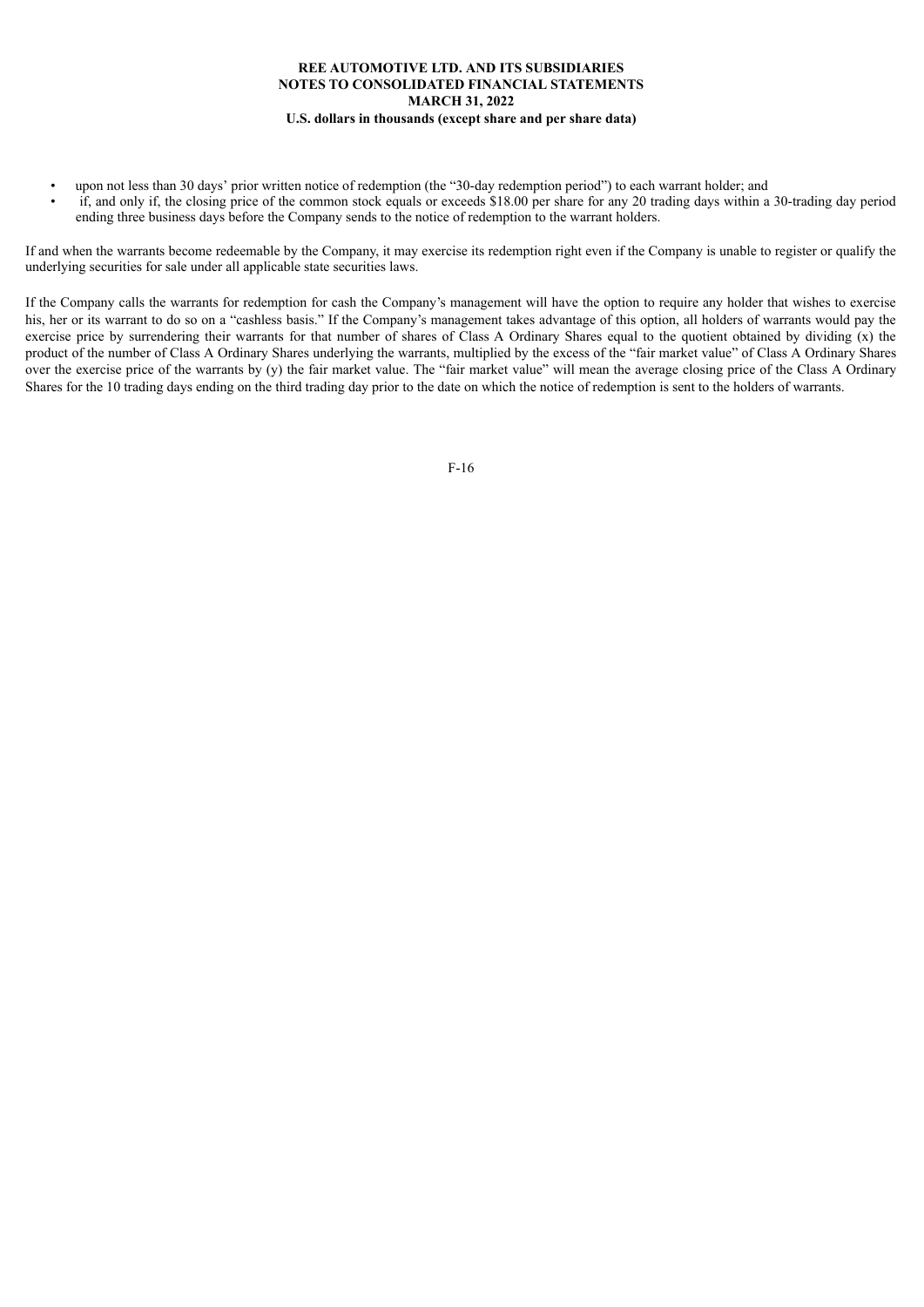### **NOTE 9. FAIR VALUE MEASUREMENTS** (cont.)

#### *Private Shareholders' Warrants*

The private warrants are identical to the public warrants except that the private warrants and the shares of ordinary shares issuable upon the exercise of the private placement warrants were only able to be transferable, assignable or saleable 30 days after the consummation of the Merger. The private warrants (including the Class A Ordinary Shares issuable upon exercise of the private placement warrants) will be exercisable for cash or on a cashless basis, at the holder's option.

If holders of the private placement warrants elect to exercise them on a cashless basis, they would pay the exercise price by surrendering his, her or its warrants for that number of shares of Class A Ordinary Shares equal to the quotient obtained by dividing (x) the product of the number of shares of Class A Ordinary Shares underlying the warrants, multiplied by the excess of the "fair market value" of Class A Ordinary Shares over the exercise price of the warrants by (y) the fair market value. The "fair market value" means the average closing price of the Class A Ordinary Shares for the 10 trading days ending on the third trading day prior to the date on which the notice of warrant exercise is sent to the transfer agent.

#### *Fair value of warrants liability*

The Company measures and reports its private and public warrants at fair value. The fair value of the Company's financial assets and liabilities reflects management's estimate of amounts that the Company would have received in connection with the sale of the assets or paid in connection with the transfer of the liabilities in an orderly transaction between market participants at the measurement date.

The following table presents information about the Company's assets and liabilities that are measured at fair value on a recurring basis at March 31, 2022 and December 31, 2021 and indicates the fair value hierarchy of the valuation inputs the Company utilized to determine such fair value:

| <b>Description</b>                   | Level | <b>March 31, 2022</b> | <b>December 31, 2021</b> |        |
|--------------------------------------|-------|-----------------------|--------------------------|--------|
|                                      |       | (Unaudited)           | (Audited)                |        |
| Liabilities:                         |       |                       |                          |        |
| Warrant Liability – Public Warrants  |       | 3,119                 |                          | 10.364 |
| Warrant Liability – Private Warrants |       | 2,585                 |                          | 10.670 |

The fair value of the Public Warrants is determined with reference to the prevailing market price for warrants that are trading on Nasdaq under the ticker **REEAW** 

The Private warrants were valued using a Modified Black Scholes Option Pricing Model, which is considered to be a Level 3 fair value measurement. The Modified Black Scholes model's primary unobservable input utilized in determining the fair value of the Private warrants is the expected volatility of the Class A ordinary shares. The expected volatility was implied from a blend of the Company's own share and Public warrant pricing and the average historical share volatilities of several unrelated public companies within the Company's industry that the Company considers to be comparable to its own business .

There were no transfers in or out of Level 3 from other levels in the fair value hierarchy.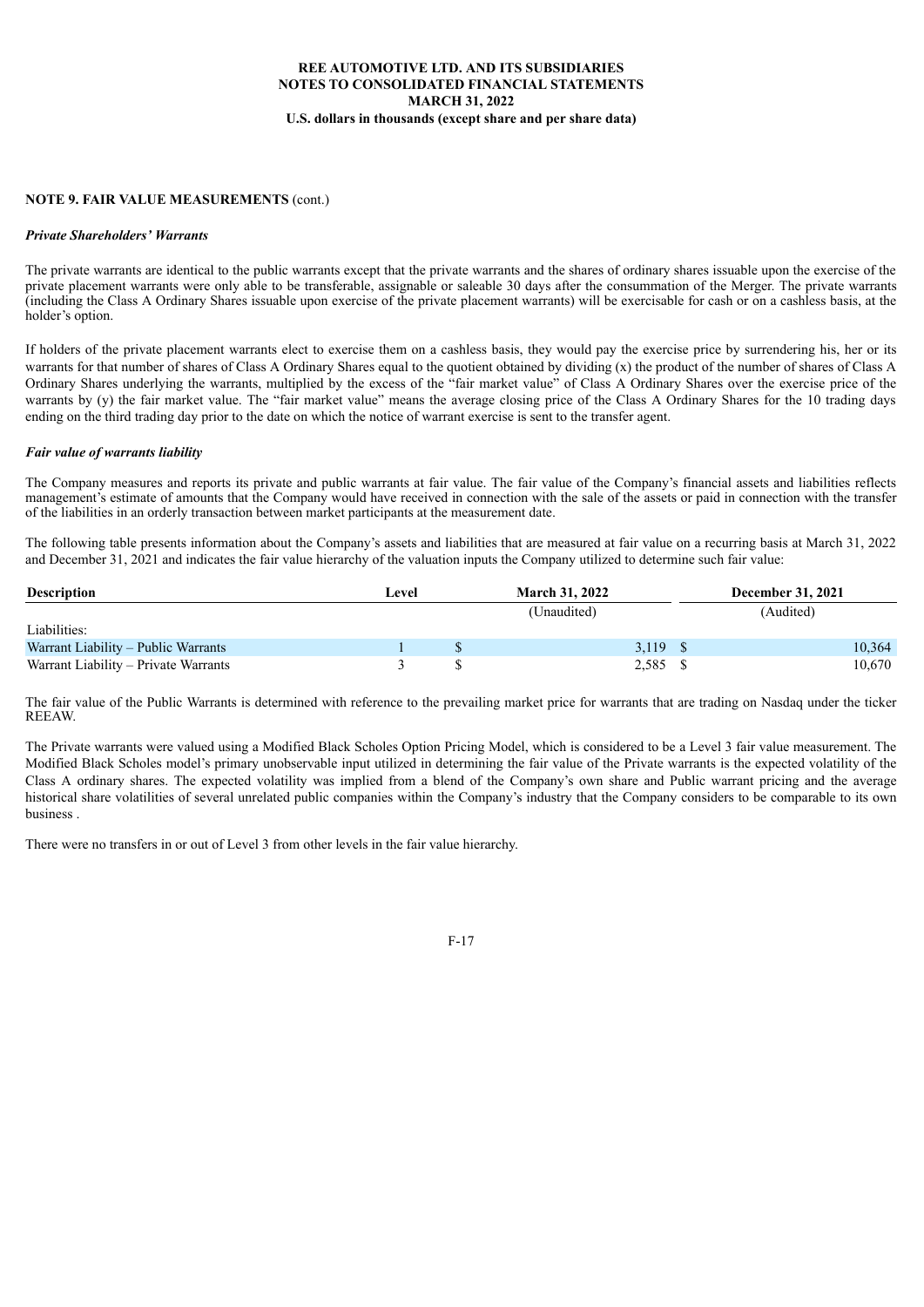# **NOTE 9. FAIR VALUE MEASUREMENTS** (cont.)

The following table provides the inputs used for Level 3 fair value measurements:

|                 |   | <b>March 31, 2022</b> |               | December 31, 2021 |         |
|-----------------|---|-----------------------|---------------|-------------------|---------|
|                 |   | (Unaudited)           |               | (Audited)         |         |
| Share price     | D | 1.90                  | <sup>\$</sup> |                   | 5.55    |
| Strike price    |   | 11.50                 | S             |                   | 11.50   |
| Term (in years) |   | 4.3                   |               |                   | 4.6     |
| Volatility      |   | $80.0 \%$             |               |                   | 65.0 %  |
| Risk-free rate  |   | $2.4\%$               |               |                   | $1.2\%$ |
| Dividend yield  |   | $0.0\%$               |               |                   | $0.0\%$ |

The following table presents the changes in the fair value of Level 3 warrant liabilities:

|                                  | <b>Private Placement</b> |
|----------------------------------|--------------------------|
| Fair value as of January 1, 2022 | 10,670                   |
| Change in fair value             | (8,085)                  |
| Fair value as of March 31, 2022  | 2,585                    |

### **NOTE 10. FINANCIAL INCOME, NET**

|                                                             | Three months ended    |             |                       |             |      |
|-------------------------------------------------------------|-----------------------|-------------|-----------------------|-------------|------|
|                                                             | <b>March 31, 2022</b> |             | <b>March 31, 2021</b> |             |      |
|                                                             |                       | (Unaudited) |                       | (Unaudited) |      |
| Interest income and bank fees, net                          |                       | (240)       |                       |             | (24) |
| Foreign currency translation adjustments - expense (income) |                       | (362)       |                       |             | 20   |
| Interest expense                                            |                       | 130         |                       |             |      |
| Financial income, net                                       |                       | (472)       |                       |             | (4)  |